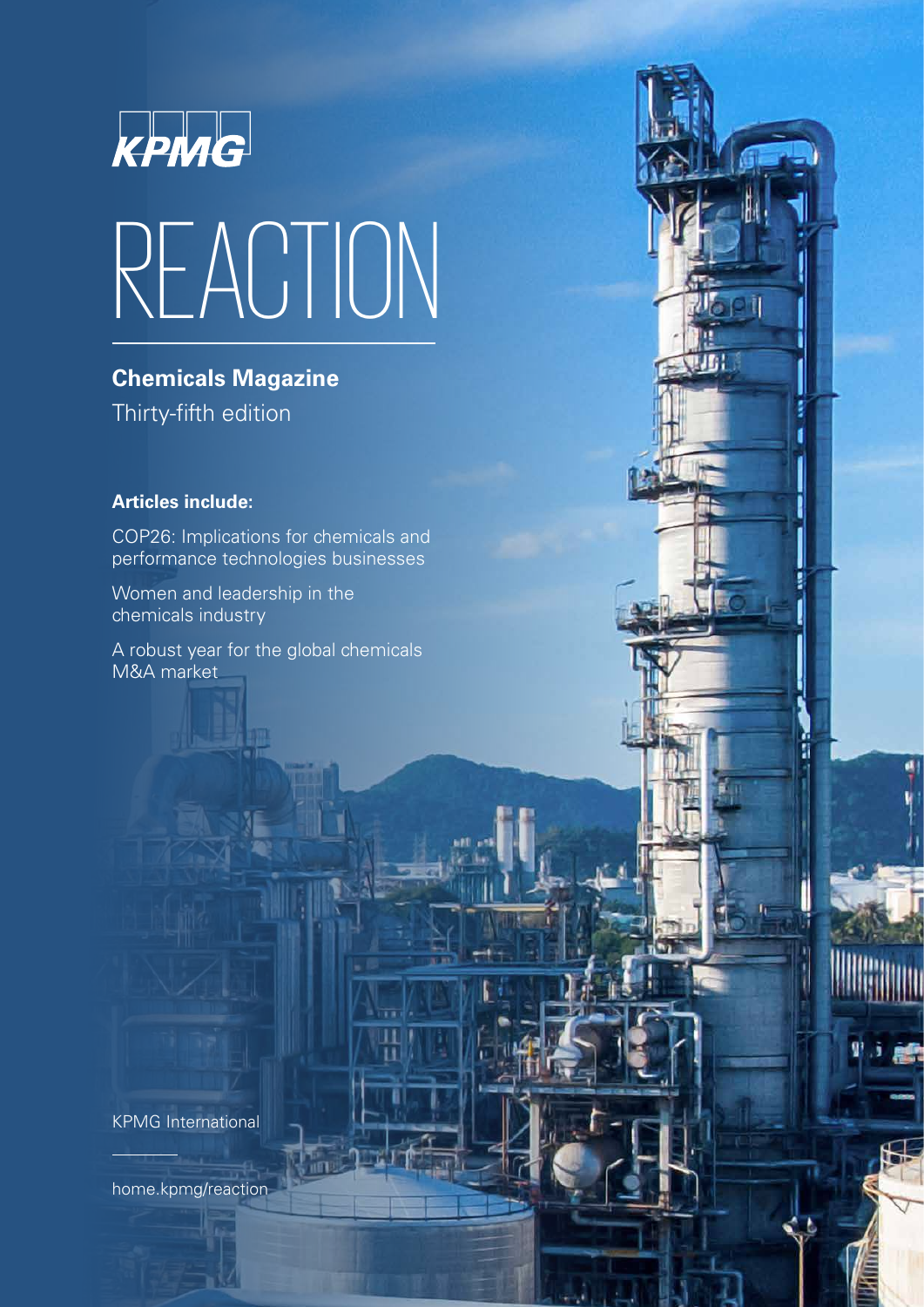### Introduction



**Paul Harnick** Global Head of Chemicals & Performance Technologies

KPMG in the US **E:** paulharnick@kpmg.com

Elcome to the 35th edition of REACTION Magazine. While the global pandemic and the recent emergence of the Omicron COVID-19 variant are exerting continued pressure on the global economy, results around the industry continu pandemic and the recent emergence of the Omicron COVID-19 variant are exerting continued pressure on the global economy, results around the industry continue to be overwhelmingly positive most producers. You can see our short supply chain video [here.](https://www.youtube.com/watch?v=Ajtk9PZsNnU)

I'm really excited about the current edition of REACTION, as we're starting a new series which focuses on diversity in the industry — something that needs much greater focus in the coming years across all aspects of diversity. In each forthcoming edition, we'll be interviewing a senior leader in the industry about what can be done to improve diversity. I'm delighted that we're joined for the inaugural interview by Kelly Reavis, Director of Strategic Initiatives at DuPont.

In addition, we cover two of the hottest topics in the industry right now. Our global chemicals and performance technologies M&A team reviews the ongoing wave of deal activity in the industry and considers what strategists can do to be successful on both the buy and sell side in one of the hottest deal markets in living memory. We also take a look back at COP26 and how the chemicals and performance technologies industry is going to be relied on more than ever before if organizations are going to reach the climate goals that will limit global warming to a manageable level.

As always, I'm keen to hear your feedback and if there are any issues you'd like us to cover in a future edition of REACTION, please don't hesitate to get in touch.



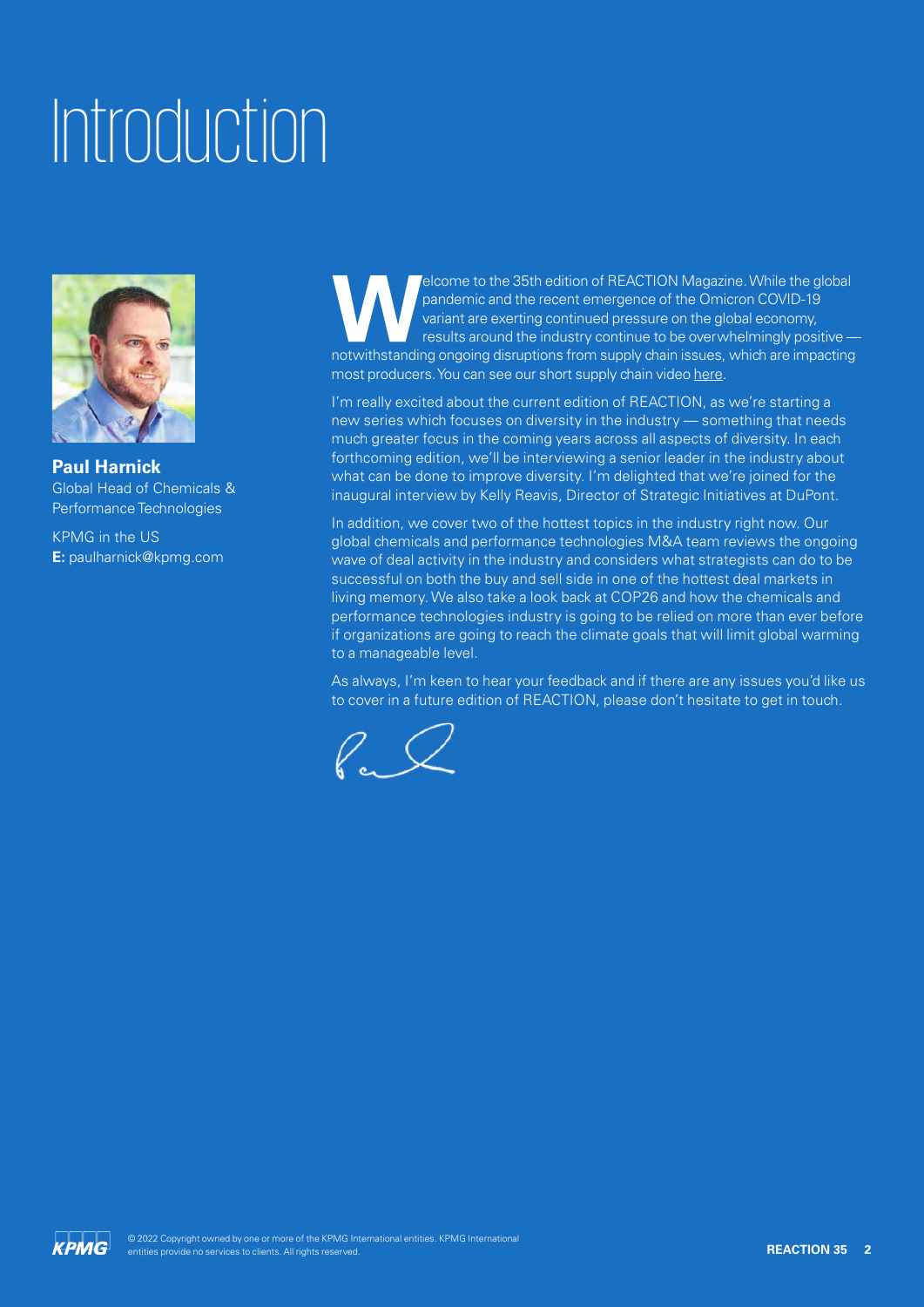### Contents



COP26: Implications for chemicals and **performance** technologies businesses

| Key takeaways                 | 05 |
|-------------------------------|----|
| Reflections on COP26          | 06 |
| Notable successes             | 07 |
| COP26 shortcomings            | 08 |
| Stakeholder accountability    | 09 |
| Implications for businesses   | 10 |
| Short-term targets and action | 11 |
| In summary                    | 11 |
|                               |    |



Women and leadership in the chemicals industry

An interview with Kelly Reavis, Director of Strategic Initiatives at DuPont



### A robust year for the global chemicals M&A market

13 | Looking ahead with 18 cautious optimism Diversification gives way to a new reality A sharper focus on ESG pays off 19 21

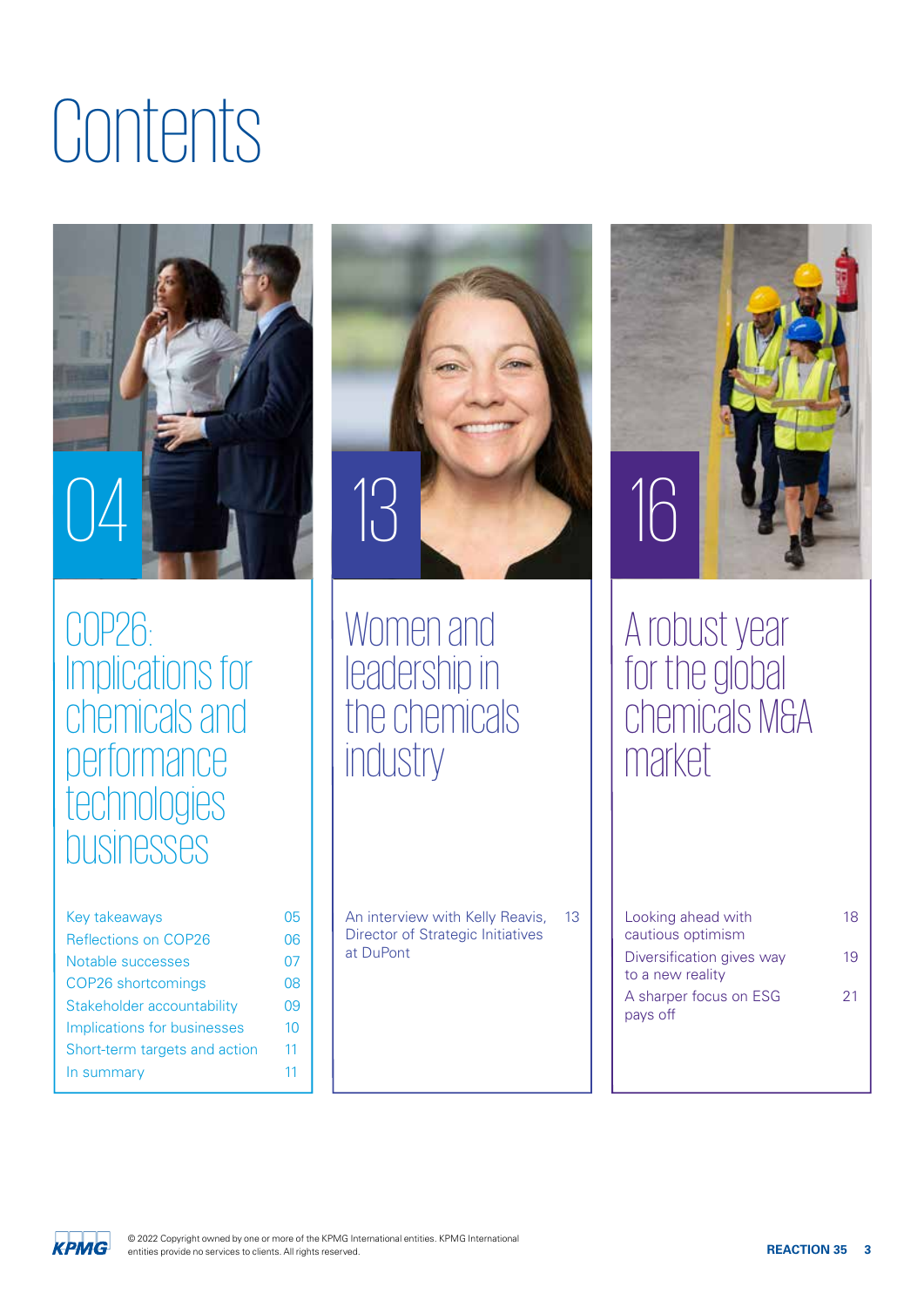### COP26: Implications for chemicals and performance technologies businesses

### **By Paul Harnick, Mike Hayes, and Simon Virley**

**The world is at a critical point in the fight against climate change. How can businesses play their part?**

The world is at a critical point in the fight against climate change, and COP26 was considered the most significant climate talk since the 2015 Paris Agreement. During the conference, there were notable successes and some setbacks — both have implications for businesses globally.

We reflect on the progress made during the climate change conference, discuss what this means for the global chemicals and materials industry moving forward and provide insights on how to help accelerate toward net zero together.

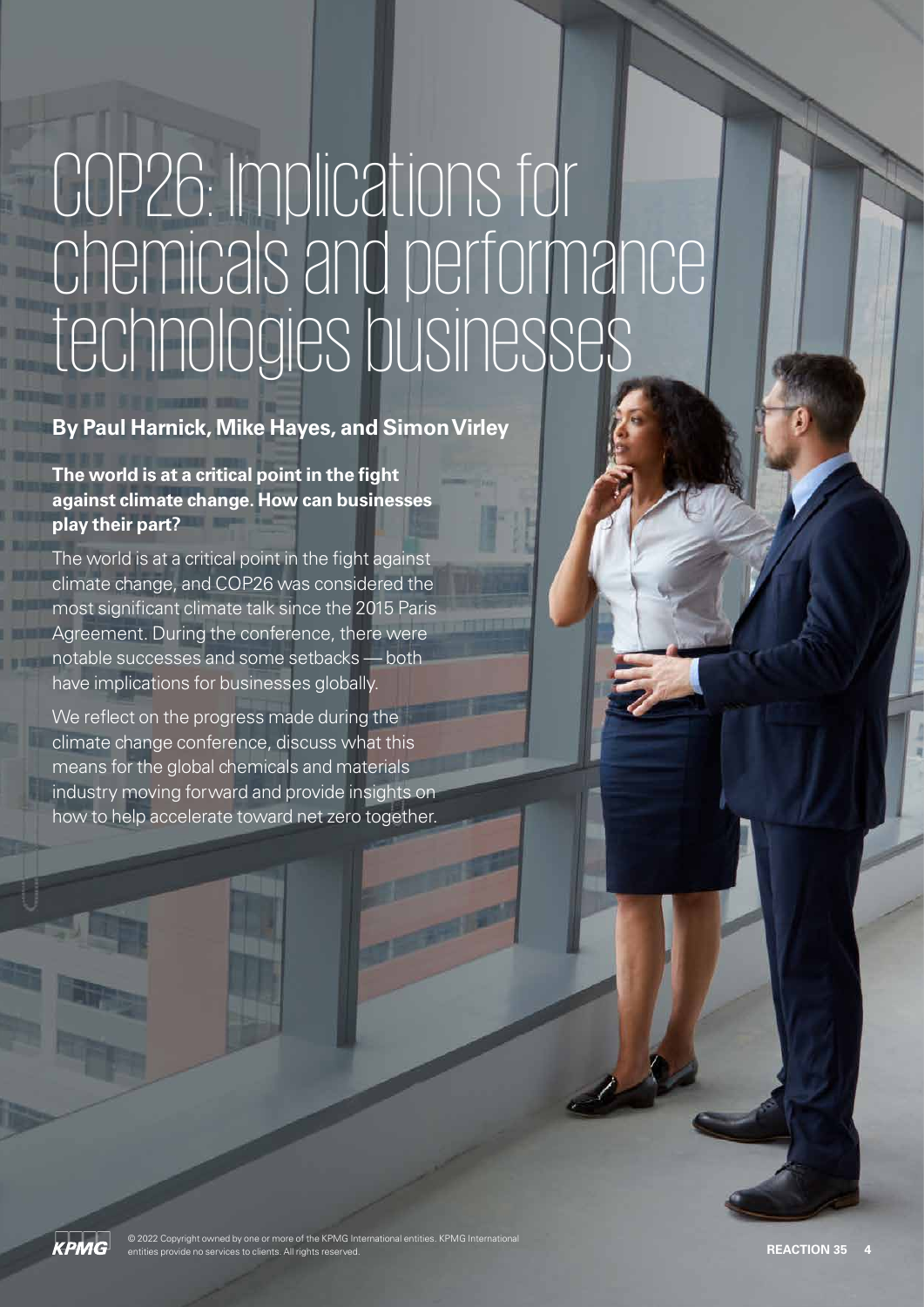## **CED** Key takeaways

- COP26 made progress toward delivering on the Paris Agreement goals of limiting global warming to "well below" 2 degrees Celsius (C) on pre-industrial levels, but the world is definitely not on track to limit the increase to 1.5°C on the basis of plans submitted to date.
- In a scenario where all the climate pledges announced to date were met in full and on time, the International Energy Agency (IEA) estimates that global warming could be kept to 1.8°C. However, the lack of firm plans for 2030 means the actual increase could be 2.4°C.<sup>1</sup>
- These commitments must be delivered upon if these temperature goals are to be achieved. This still represents progress since Paris, where the world was heading for 3°C to 4°C of warming, and COP26 should be seen as part of that ongoing process that started nearly 30 years ago and now plans to continue indefinitely to tackle climate change.
- Over that period, there has been a marked shift from "top down" reliance on governments taking the lead to "bottom up" action by businesses, investors, nongovernmental organizations (NGOs) and consumers.
- COP26 has energized a raft of initiatives, including:
	- The Glasgow Financial Alliance for Net Zero (GFANZ).
	- The Glasgow Breakthroughs on technology innovation.
	- The Powering Past Coal initiative and shifting to clean power.
	- Nearly 100 countries committing to cutting methane emissions.
	- A commitment to end and reverse deforestation by 2030.



- H2Zero: A pledge to accelerate use of decarbonized hydrogen.
- A new requirement for netzero transition plans for listed companies in the UK.
- Establishing a new International Sustainability Standards Board (ISSB) globally.
- Good progress was made on Article 6, the rulebook for carbon accounting.
	- But there were also a number of setbacks:
	- The US\$100 billion per year climate finance target — due by 2020 — was delayed to 2023.
	- Many of the new net-zero targets announced have limited detail on near-term plans to help reduce emissions, which is essential if there is a chance at limiting global warming to 1.5°C.
	- Questions remain regarding the follow-through and implementation, with the final call to action requesting all parties to update their Nationally

Determined Contributions (NDCs) ahead of the next COP in November 2022.

- It's becoming increasingly clear that the institutional investment world is starting to exercise real influence through investment policy and is starting to demand increased climate focus from investee companies. Importantly, these investors are focused on private companies as much as public companies.
- The shift to net zero is the next great industrial revolution and businesses that seize the opportunity are expected to thrive — those that don't, may not.

The chemicals and materials industry has long been a leader in sustainable initiatives — despite public perception to the contrary — but much more should be done in the next decades to support global climate goals. In particular, cracking the code on circularity, continuing to reduce the carbon intensity of operations and diversifying energy usage to renewable sources are expected to be critical factors.



<sup>1</sup> https://www.iea.org/commentaries/cop26-climate-pledges-could-help-limit-global-warming-to-1-8-c-but-implementing-them-will-be-the-key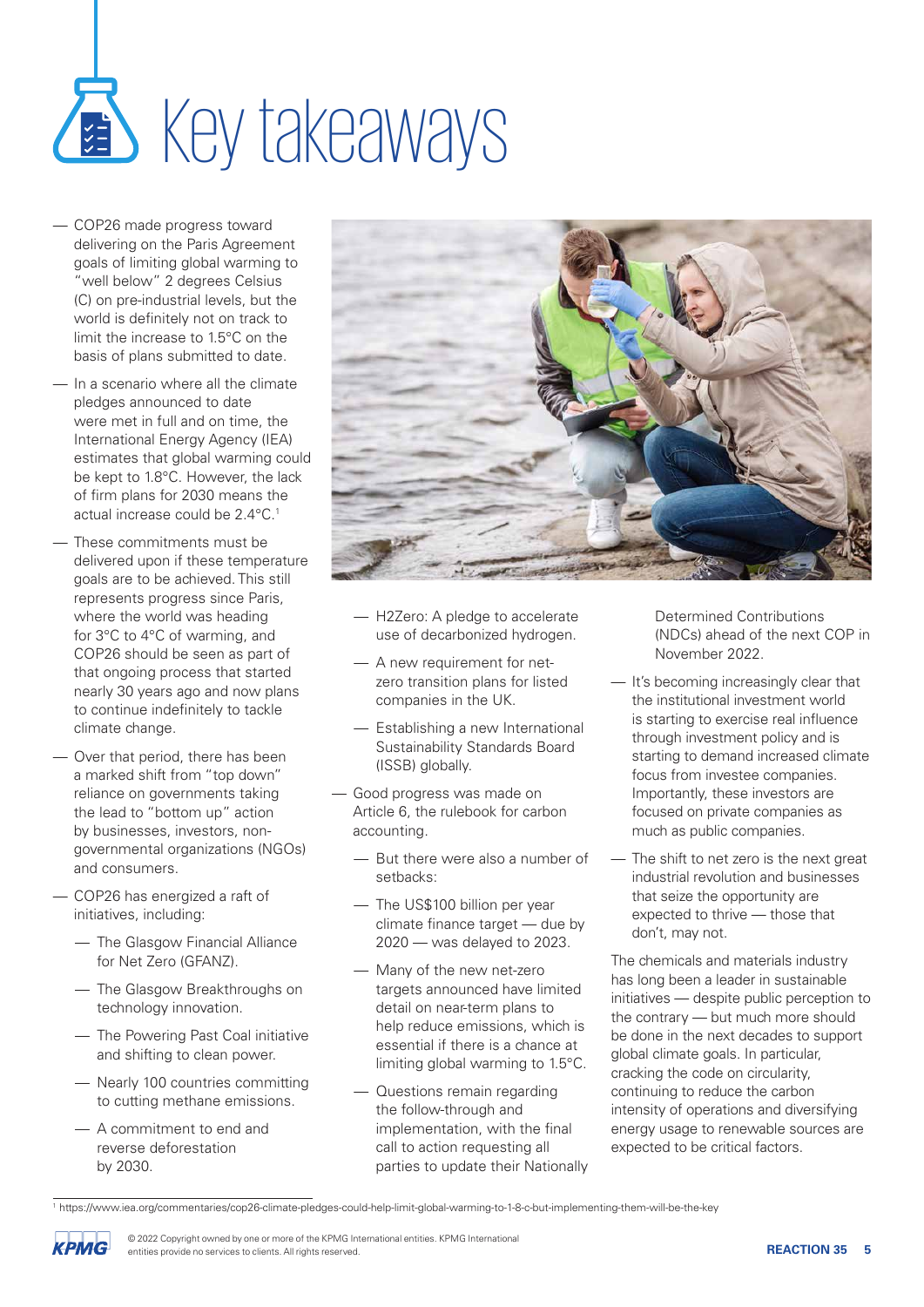## Reflectionson COP26

**In the run-up to Glasgow, UK Prime Minister Boris Johnson called for COP26 to be a "turning point for humanity" that could put the world on track to meet the goals set out in the 2015 Paris Agreement of limiting global warming to "well below" 2°C on pre-industrial levels — with an aspiration of keeping it to 1.5°C.** 

By contrast, Greta Thunberg predicted it would just be more "blah, blah, blah" with politicians not following through on their commitments and lacking real action.

So, which was it? KPMG's view is that it was somewhere in between, with progress made in a number of areas, but also some significant disappointments. Glasgow held on to the aspirations of the Paris Agreement of limiting global warming to 1.5°C, but, as things stand, we believe the world is definitely not on track to hit this target.

COP26 has delivered in creating increased momentum on the climate agenda and more parts of society are being mobilized to act. There are now a growing number of "bottom up" initiatives, like GFANZ, that are developing a momentum of their own with the potential to make real change.

Glasgow should be seen as part of the ongoing process of global climate change negotiations that began at the Rio Earth Summit in 1992. The final "decision" document reflects this ongoing process by calling on all parties to submit updated or new NDCs ahead of COP27 in November 2022.



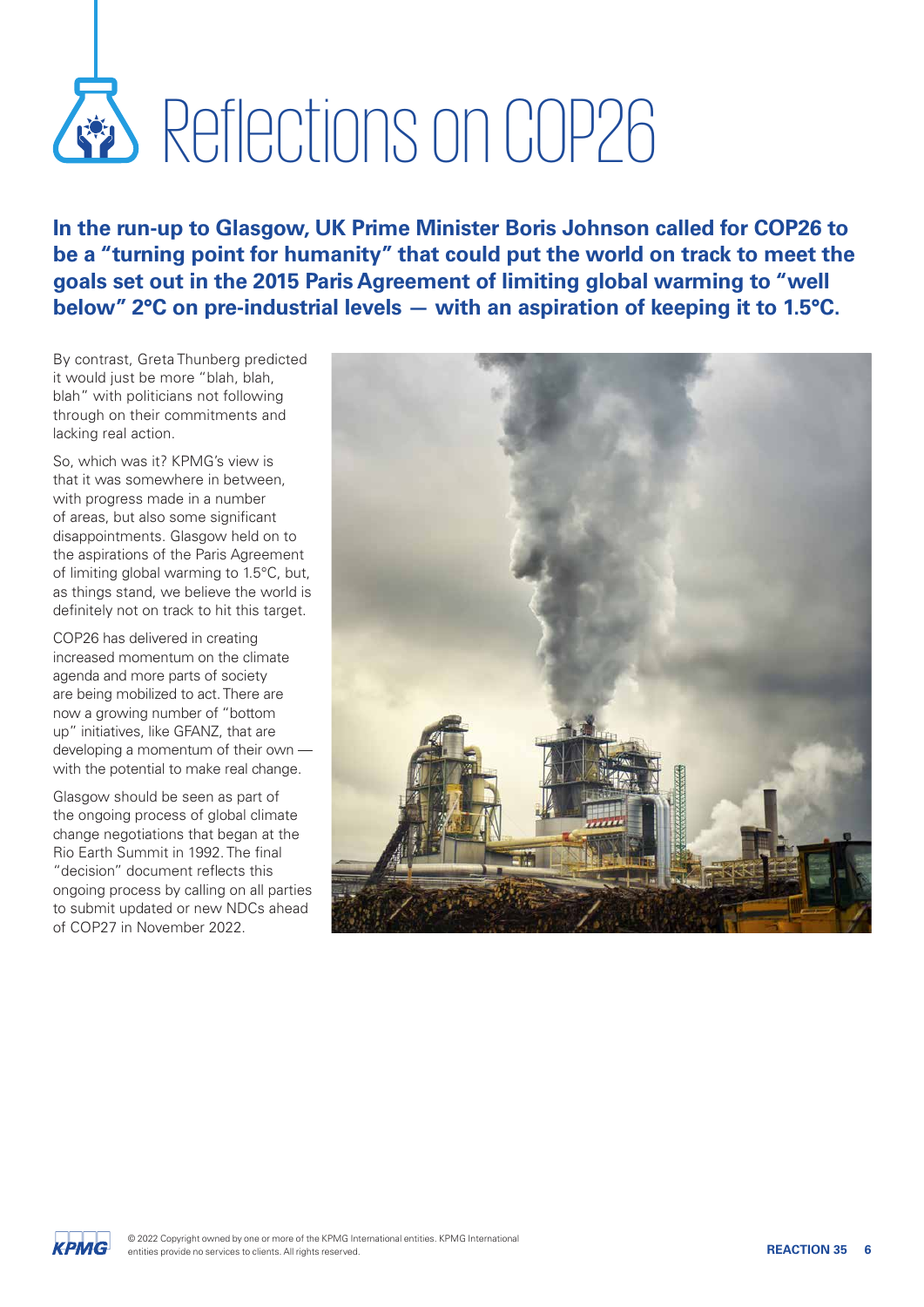## **SED Notable successes**

(TCFD).

**With new commitments made by India, Russia, Brazil, Saudi Arabia, Australia and others, at least 90 percent of the world's economy is now signed up to net-zero targets — that figure was less than 30 percent one year ago.2**

Businesses are now far more engaged than ever before, taking initiative and not waiting for governments to act. This was demonstrated by the **Glasgow Financial Alliance for Net Zero (GFANZ), which has US\$130 trillion of assets under its control.** Clean finance can now play a critical role in driving, or stopping, activity irrespective of changes in government policy although some questions remain about how these assets expect to be mobilized in practice.

More generally, there has been a definite and perceptible **shift toward "bottom up" action** by companies, investors, consumers, individuals and cities, with a vast array of initiatives underway to help reduce greenhouse gas (GHG) emissions that will likely generate a momentum of their own, separate from the government-led COP gatherings.

### **Banks, insurers and capital markets are expected to drive action now to a far greater extent than ever**

**before.** The new requirements for all listed companies in the UK to produce net-zero transition plans by 2023 can only increase transparency and scrutiny of the companies that have credible plans and those that don't. This is likely to be replicated in other countries, including the US, where the Securities and Exchange Commission (SEC) is expected to issue reporting guidance in 2022.

### **COP26 has established a new ISSB to develop global reporting standards,** building on and incorporating initiatives like the Task Force for Climate-related Disclosures

The **Glasgow Breakthroughs** establish innovation programs for clean power, zero emission road transport, clean steel, hydrogen and sustainable agriculture. There is considerable optimism around the world that the solutions to climate change can be found, with a big role for renewables, electric vehicles, low carbon hydrogen, batteries, carbon capture and storage, direct air capture, and other forms of long-duration energy storage.3 The chemicals and materials industry has a massive role to play in all of these areas. Continued innovation and investment in research and development within the industry can provide the next generation of material inputs to downstream industries that are expected to be the key enabler of transition to a low carbon world.

Methane accounts for about 0.5°C of the 1.1C–1.2°C warming the world has seen to date, and the **Global Methane Pledge** signed by over 100 countries, will aim to cut methane emissions by 30 percent by 2030 — compared with 2020 levels.

Progress was made on reforestation, with the commitment signed by over

100 countries, including Brazil, Russia, Canada, Indonesia, the Democratic Republic of the Congo and China to **reverse and end deforestation by 2030.** This builds on the biodiversity commitments held at COP15 to a **30 by 30** target — a plan to conserve 30 percent of the world's land and sea by 2030.

On **coal,** the G20, including China, had already agreed to stop funding new coal-fired power stations abroad. Now, 65 countries have signed up to the **Powering Past Coal** initiative aimed at taking coal — the most polluting fuel out of the energy mix, altogether.<sup>4</sup> In a dramatic last-minute twist, the final text of the Glasgow Climate Pact was amended to refer to the "phase-down of unabated coal", rather than "phaseout", following push back from some large coal-using countries.

There has also been a much greater focus on **green innovation** through the United Nations (UN) Climate Change **Global Innovation Hub** and on supporting emerging technologies through the announcement of the First Movers Coalition.

There was **significant progress made on Article 6,** the rule book for carbon accounting. This should bring greater transparency to how carbon markets work, helping to close a number of loopholes and reducing the scope for double counting of carbon reductions.

<sup>4</sup> PM: Glasgow Climate Pact keeps critical 1.5°C global warming goal alive - GOV.UK (www.gov.uk)



<sup>&</sup>lt;sup>2</sup> PM: Glasgow Climate Pact keeps critical 1.5°C global warming goal alive - GOV.UK (www.gov.uk)

<sup>3</sup> https://www.gov.uk/government/news/world-leaders-join-uks-glasgow-breakthroughs-to-speed-up-affordable-clean-tech-worldwide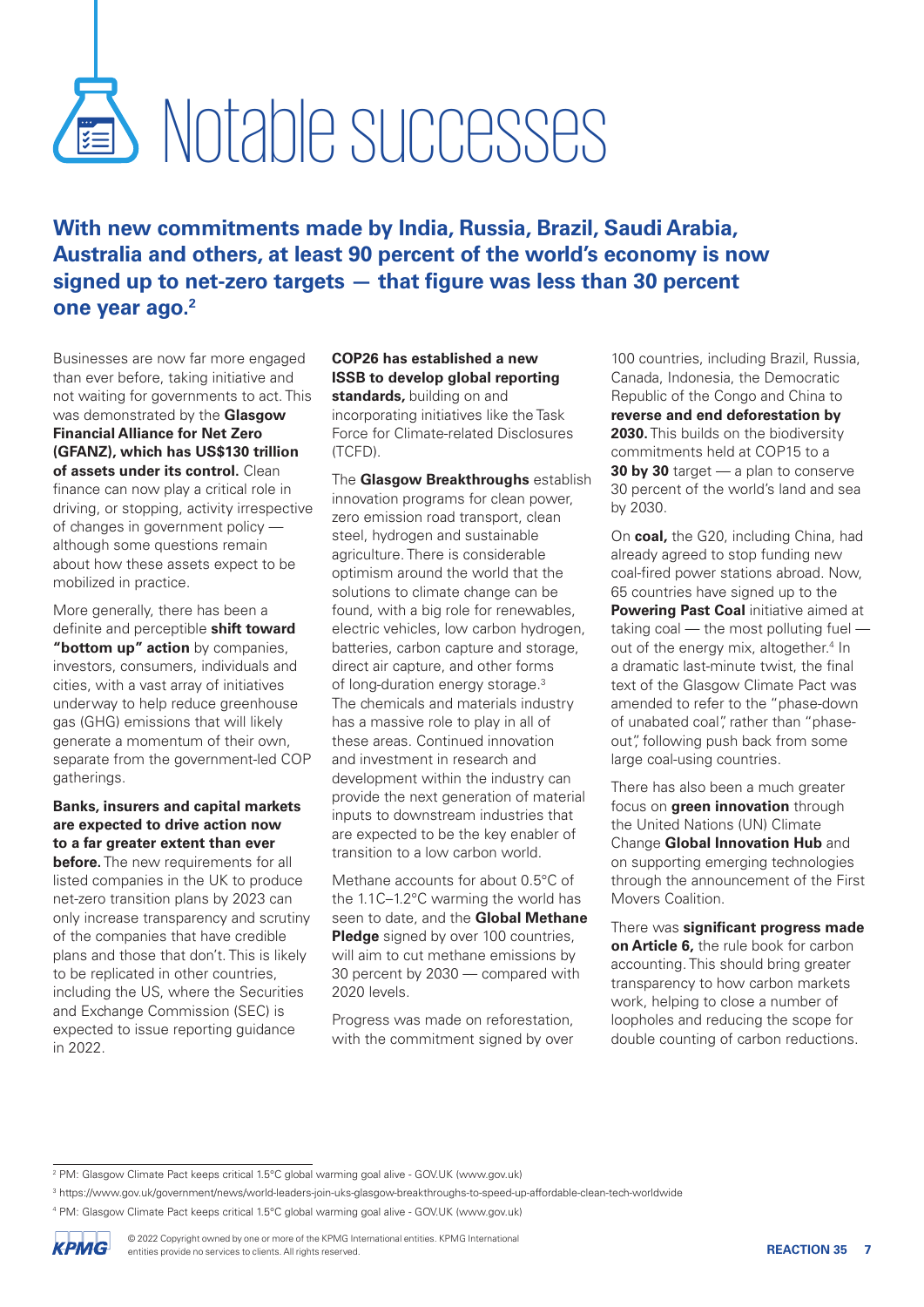## COP26 shortcomings

### **The climate finance target of US\$100 billion per year for developing nations — first introduced in Copenhagen back in 2009 and due to be met by 2020 — can now not expect to be met before 2023.**

While there have been new long-term commitments to net zero made by a number of countries in the run-up to COP26 — including energy-rich economies like Australia and Saudi Arabia — the shorter-term targets and plans for many countries for 2030 remain vague. There needs to be a steep drop in emissions this decade to limit global warming to 1.5°C (see graph below). The UN estimates that the goal of halving world emissions by 2030 — as needed for the Paris goal of 1.5°C emissions — is far way.

Referring to net zero and the Paris Agreement goals, John Kerry, the Special Presidential Envoy for Climate, summed it up by saying that "We can do this. The question now is whether we do it in time."



### **Limiting warming to 1.5°C is increasingly difficult without large-scale negative emissions**

Credit : CarbonBrief5

<sup>5</sup> https://www.carbonbrief.org/unep-1-5c-climate-target-slipping-out-of-reach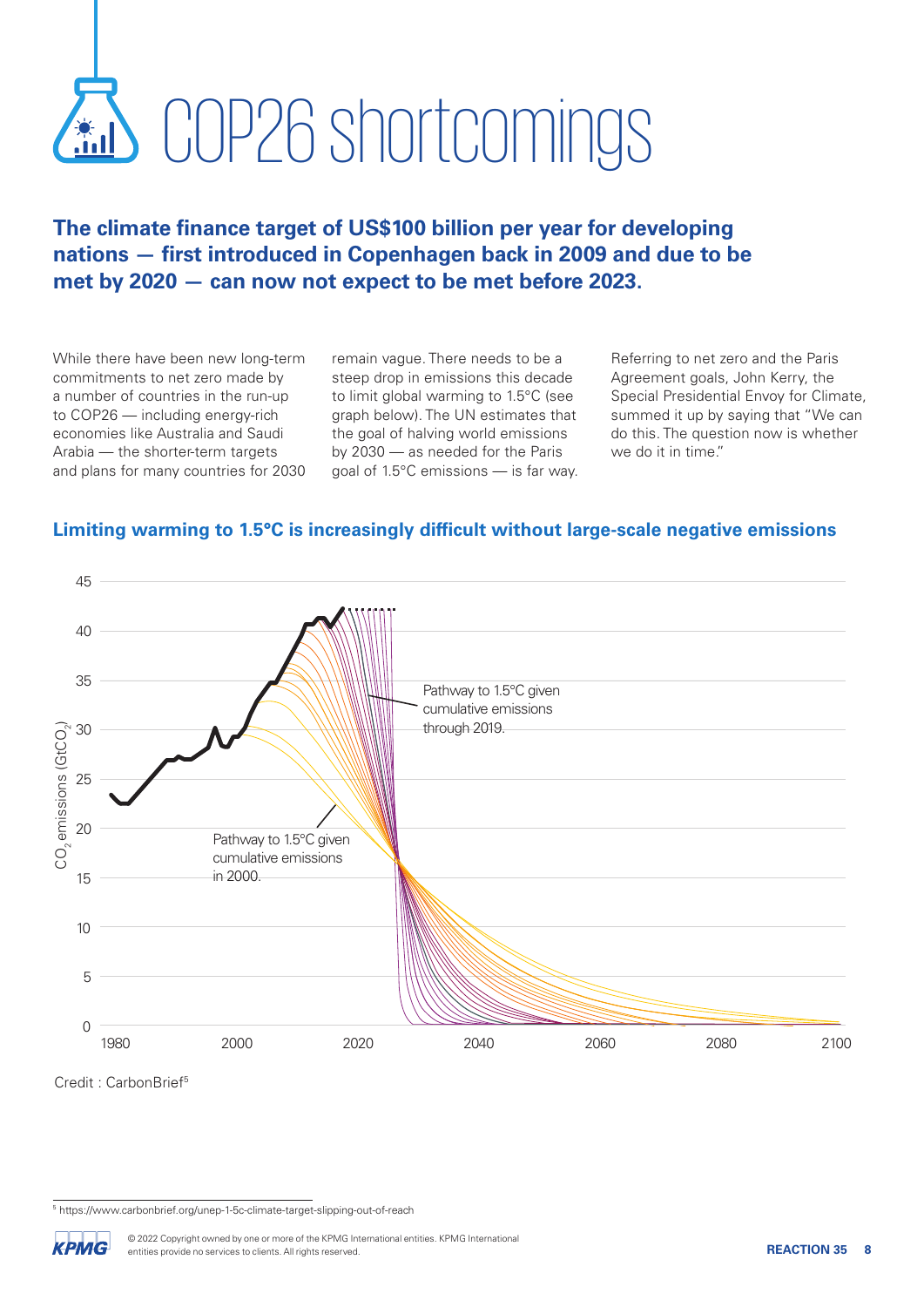# Stakeholder accountability

### **Global organizations are responding not just to regulatory developments, but also to increasingly intense scrutiny from institutional investors. Other stakeholders, such as employees and customers, are paying attention to how businesses are preforming on the net-zero agenda.**

Given that most carbon emissions come from businesses, this is a welcomed development. Government policy and regulation will likely continue to be critical and the reality is that global corporations are now moving faster than governments in the race to net zero.



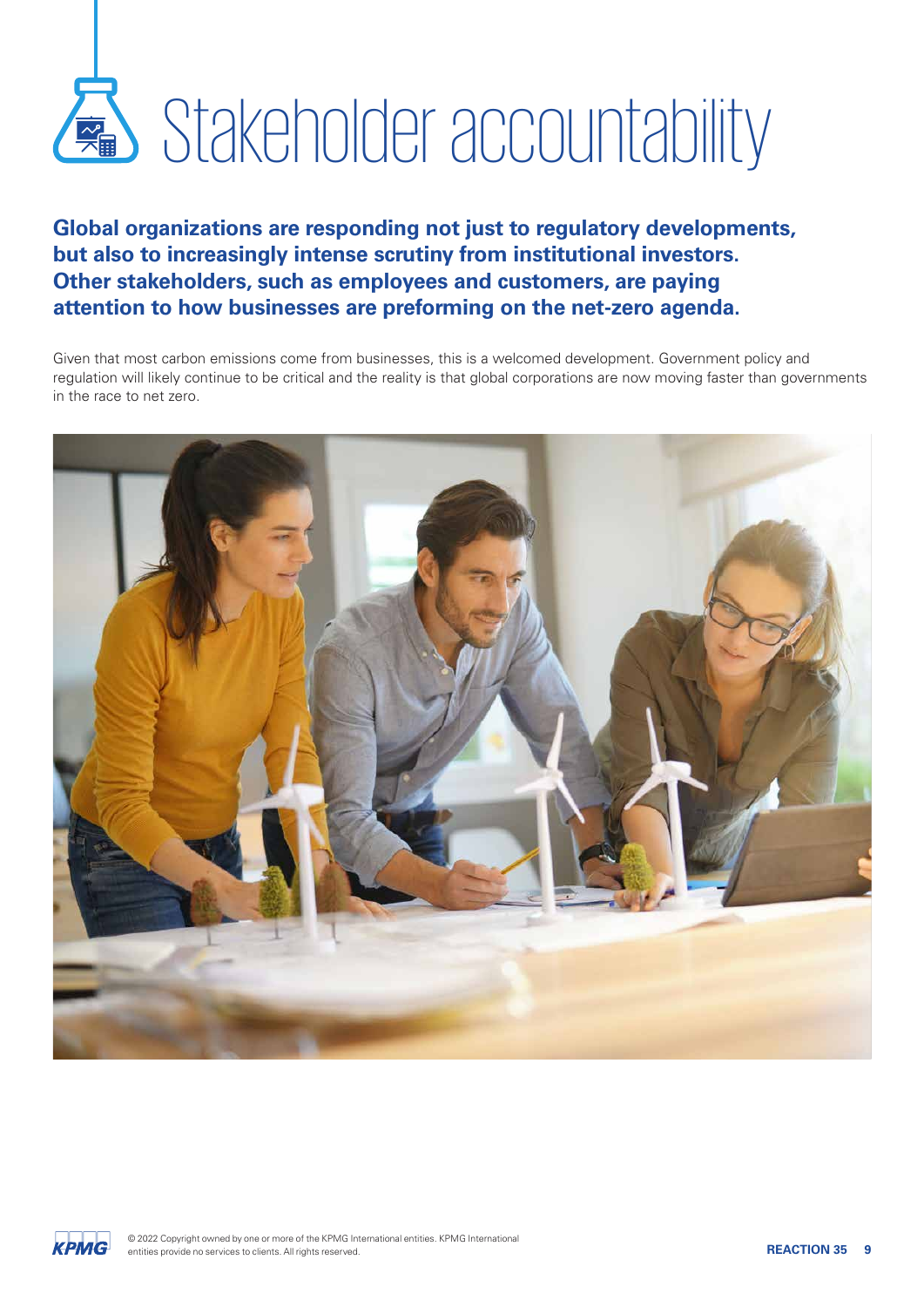# Implications for businesses

**COP26 was termed the "Business and Finance COP" because of the more prominent role the business and finance community took compared to previous conferences.**

The scrutiny of plans on decarbonization is only going to grow from both investors and from consumers. This is especially true in the UK, which had already made climate risk disclosures mandatory for large companies from 2022, and for all companies by 2025. In addition, they've now added a new requirement for listed companies to produce net-zero transition plans by 2023.

Globally, the ISSB is now tasked with coming up with global reporting standards with a focus on carbon emissions.

Net zero is the next industrial revolution. And like other revolutions, those businesses who seize the opportunity can expect to thrive — those that don't, may not.

The reality? These changes are coming, and businesses should be prepared. If you already have a credible, quantified plan for emissions reductions, then great; if you don't, you should begin to consider one as soon as possible. As we stated earlier, most large companies in this industry have

been reporting on sustainability metrics for many years, but there is huge variability in the breadth and depth of those reports and, more importantly, what environmental, social and governance (ESG) metrics mean for day-to-day operations at the business level within individual companies. The statistics below from Eversheds Sutherland and KPMG IMPACT's recent survey point to a continued gap between acceptance of the criticality of ESG to business success and the actual implementation of specific plans and actions to get it embedded in the business model. For the laggards, the ever-increasing focus from customers, finance providers, investors and regulators means the window of opportunity is closing to have a fully developed ESG strategy linked to robust KPIs, which are embedded in business operations, reported on a transparent basis and clearly linked to executive evaluation and compensation. Being an outlier is likely to become a very uncomfortable and uncompetitive place to be.

The [latest survey report by Eversheds Sutherland and KPMG IMPACT](https://home.kpmg/xx/en/home/insights/2021/11/climate-change-and-the-people-factor.html?cid=linkd_soc_xx-acx_2021-brnd-cop26&utm_medium=soc&utm_source=linkd&utm_content=xx-acx&utm_campaign=2021-brnd-cop26) explores how employees are factored into companies' decarbonization plan, with 1,095 global leaders surveyed, 110 of whom identified as leaders within the chemicals and materials industry.





Have a strategy or plan to identify, qualify and report climate risk to the business, with 39% having a clearly defined decarbonization plan in place.

Confirm that a climate change expert has been appointed to their board 49%



### 35%

Believe significant changes are needed to their business model such that what and how they do business is wholly changing

Strongly agree that their company currently has the knowledge, resources, skills, and expertise in place to develop and deliver on their company's future decarbonization plan within the next three years 94%

\*Source: Climate Change and the People Factor, Eversheds Sutherland and KPMG International, November 2021

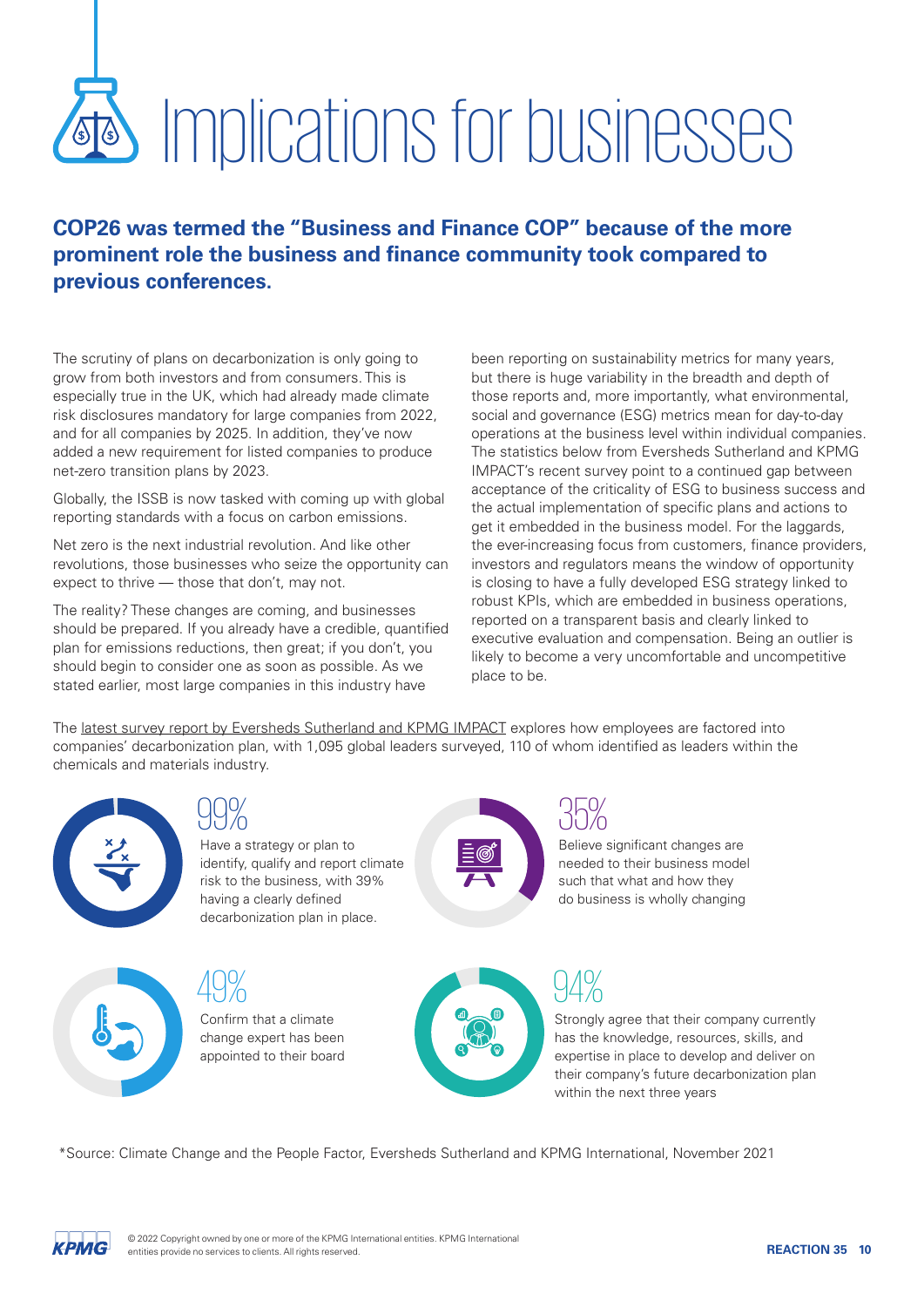## Short-term targets and action

Coming out of COP26, there's an absolute necessity for substantial progress to be made between now and 2030 — if the ultimate 2050 net-zero targets are to be achieved. This underscores the importance of developing net-zero and climate transition plans with both short-term targets and actions.

### **What does the short-term environment on the climate agenda look like for the business community?**

There's an increased focus on reporting and disclosure — particularly as a result of the ISSB announcement. Governments are expected to continue to pursue policy initiatives to help drive the agenda, not just for reporting, but across the wider carbon space.

It's clear that institutional investors are taking this agenda incredibly seriously as they recognize it directly relates to the value of their investments. As a result, companies are likely to see much greater focus from the investment community. We believe making commitments will no longer be sufficient — the future is expected to be about developing meaningful and well thought out plans, followed by swift action. And companies should expect to report their progress on a yearly basis between now and 2030.

The climate agenda is not just about risk. In our view, it's critical the business community grasps the value in the opportunity associated with the global response to the climate crisis. Society is entering a phase where low carbon goods and services have increased value and this feature will likely continue to dominate the marketplace. Organizations who understand the value opportunity, as well as the risk, are most likely to be successful.

All countries have been asked to look again at their 2030 targets and come back next year with more ambitious reduction plans — like a "one-way rachet" ramping up levels of ambition.



Is 1.5°C still achievable? In our view, technically yes, but only just — and as things stand, they are not on track.

Glasgow is not the end of the story. This is an ongoing process, and a lot of progress has been made in six years since Paris, when the world was heading for 3°C-4°C of global warming. The world has made significant progress in bending the arc of that trajectory down "toward 2°C" as Alok Sharma, COP President, puts it.

Every degree, every tenth of one degree, really matters. Today, the world is already seeing the devastating effects of climate change at "only" 1.1°C–1.2°C of warming. At 1.5°C, 70 percent of the world's coral reefs die. At 2°C, they all die and more than 1 billion people globally could be affected by fatal heat and humidity, according to the UK Met Office, while many island states and low-lying areas will likely become uninhabitable.<sup>6</sup>

The world witnessed some progress made at Glasgow in tackling climate change. But there is much more to do, especially in terms of delivery of the

commitments and initiatives announced at COP26 and on near-term targets for 2030.

Soon, the world's eyes will turn to COP27 in Egypt, which could no doubt be set against the backdrop of ever more extreme climatic events. As a heavy user of energy in its own right and as the primary supplier of products to all downstream industries, the onus is on the chemicals and materials industry more than ever before to lead the transformation to a low carbon economy.

<sup>6</sup> https://www.metoffice.gov.uk/

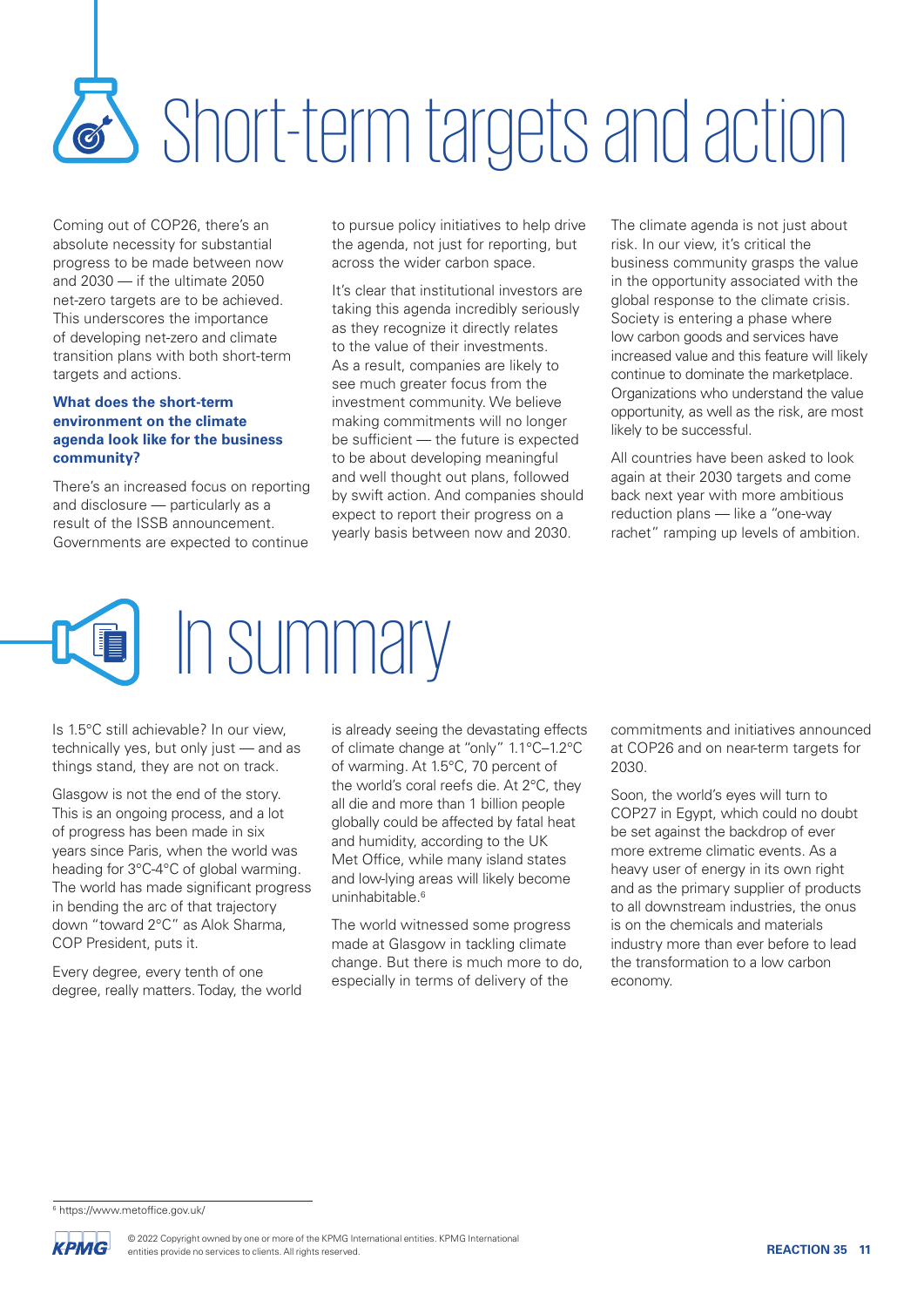### **How we are helping clients**

KPMG firms can support businesses and organizations with the transformation needed to fight climate change through [KPMG IMPACT](https://home.kpmg/xx/en/home/insights/2020/06/kpmg-impact.html) - the accelerator for KPMG's global ESG strategy. For example, KPMG in the UK has developed the [KPMG Climate](https://home.kpmg/uk/en/home/insights/2021/04/climate-iq.html)   $IO$  to assess the impacts of climate

Authors

change under different scenarios. This tool supports the development of robust, credible plans and strategies for decarbonization and assistance with emissions reduction.

KPMG IMPACT professionals help clients develop responsible and sustainable strategies, business operating models, and investments. Learn how KPMG firms leverage the latest research, skills, influence and resources to help build and deliver solutions for clients' unique business needs.

To learn more about how we are helping our clients globally, visit our [IMPACT Stories](https://home.kpmg/xx/en/home/insights/2021/03/impact-stories.html) for case studies, insights and more.



### **Paul Harnick**

Global Head of Chemicals & Performance Technologies KPMG in the US paulharnick@kpmg.com

Paul Harnick is a Principal with KPMG in the US and the Global Head of Chemicals & Performance Technologies. He is also KPMG's Global Lead Relationship Partner for a number of the largest companies in the industry. Paul has spent his entire career advising multinational companies in the chemical industry across all aspects of business strategy and operational process improvement, with a particular focus on complex cross-border M&A and emerging market strategy development.



**Michael Hayes** Global Head of Renewables KPMG International mike.hayes@kpmg.ie

Mike Hayes has been involved in the global renewables business for the past 20 years and over the last 8 years he has also been focusing on climate change and decarbonization for clients around the world. He leads KPMG's climate change and decarbonization business which includes the provision of services such as climate risk management, net zero pathways, corporate PPAs, carbon accounting, and green finance. Mike advises numerous international asset managers, developers, corporates and utilities. In addition, Mike is passionately committed to sustainable energy and climate innovation and leads a KPMG team collaborating with the World Economic Forum on this agenda. As part of this work Mike and the Forum have worked on some unique propositions on innovation financing.



**Simon Virley** Partner and UK Head of Energy KPMG in the UK simon.virley@kpmg.co.uk

Simon Virley has over 20 years' experience advising on energy issues. Previously, he was the Director General for Energy at the UK Department of Energy and Climate Change (DECC) between 2009–15. In that role, he had responsibility for advice to Government on oil and gas, renewables, nuclear, Carbon Capture and Storage, retail markets, decentralized energy and energy security issues. He led the work on the Electricity Market Reform (EMR) Programme under the Coalition Government (2010–15) and was the Government expert witness to the Competition and Markets Authority (CMA) inquiry into the retail energy market at the end of 2014.

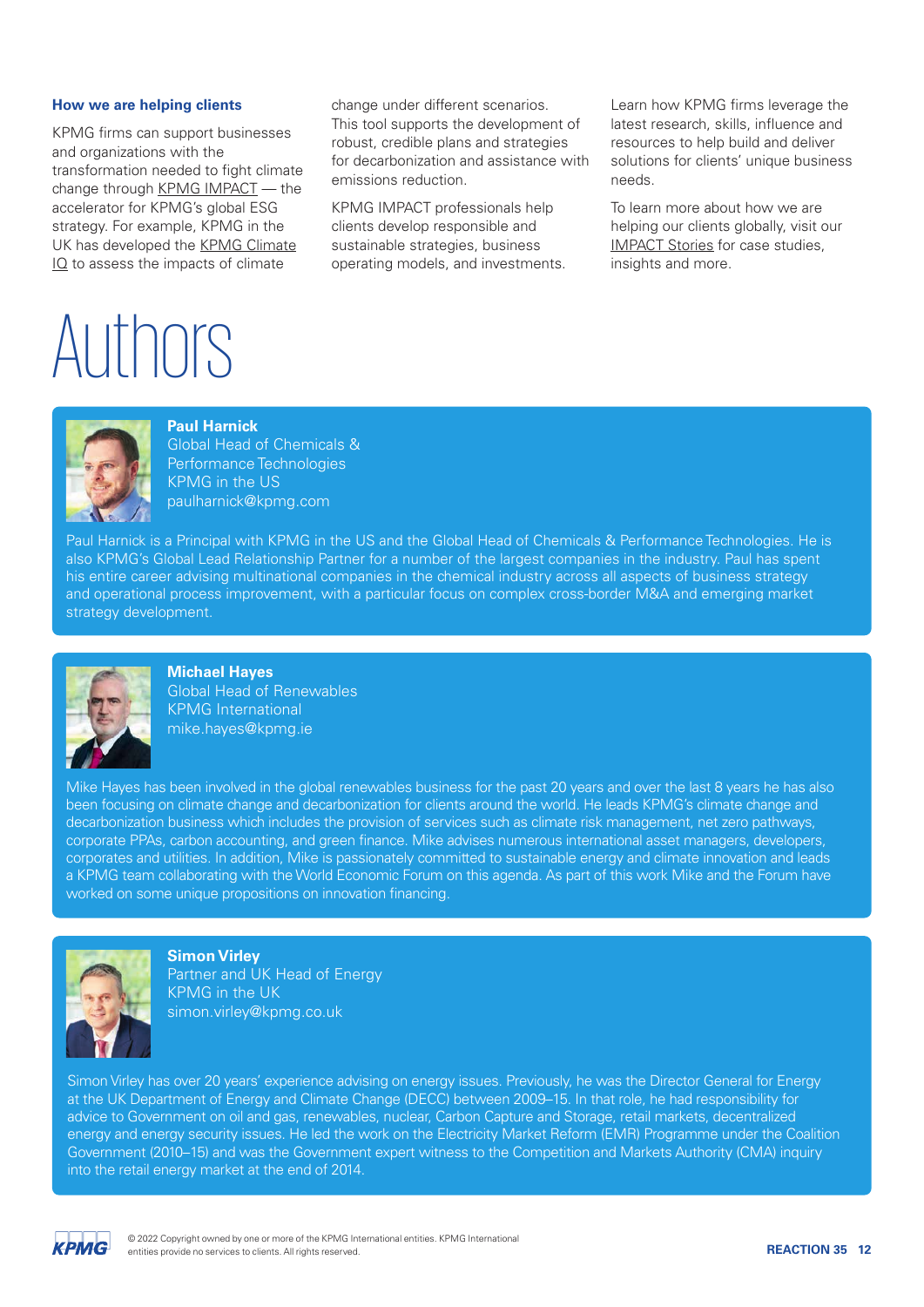### Womenand leadership in the chemicals industry

### **An interview with Kelly Reavis, Director of Strategic Initiatives at DuPont**

In this edition of REACTION Magazine, we highlight the progress chemical companies have made to help close the gender gap. We are joined by Kelly Reavis, Director of Strategic Initiatives at DuPont, who discusses her own personal career journey within the chemicals industry, the importance of championing diversity at a leadership level and what DuPont is doing to support diversity and inclusion within its organization.

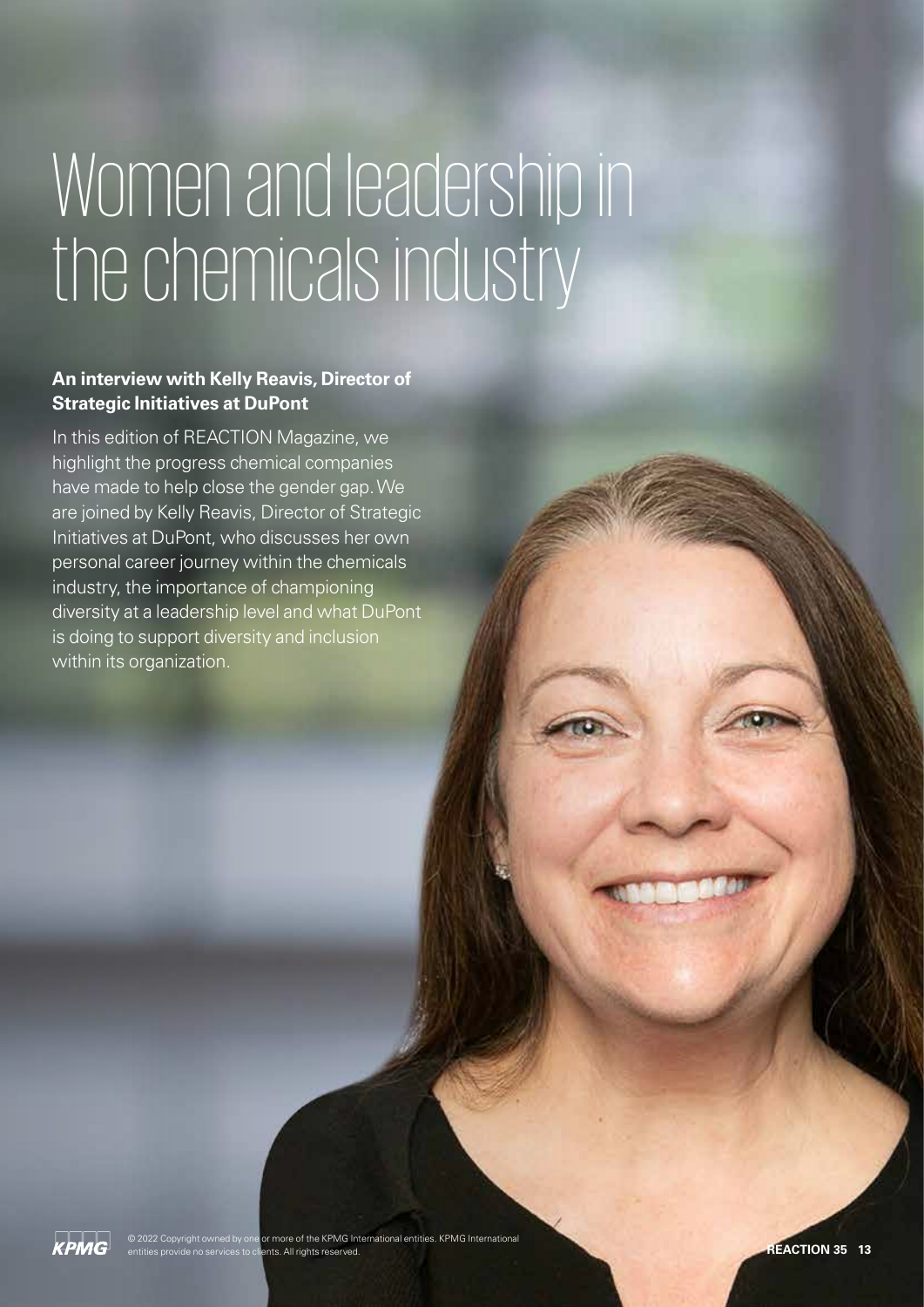### **Kelly, thank you for joining our conversation. Let us start off by asking how you got started in the industry. Can you tell us about your first job?**

My first job was with Arthur Andersen in their audit division. I went to a state school in Pennsylvania that was not visited by the prestigious firms. I organized and held a panel for our accounting society to discuss careers in the industry. A classmate had a sister that worked for Arthur Andersen and once the other firms found out Arthur Andersen was going to be there, they all sent a representative. I had an interview and an offer from quite a few and chose Arthur Andersen.

### **What career accomplishments are you most proud of?**

I have to say that being a working mom is a real career accomplishment that I am proud of. I work hard while also prioritizing the needs of my family. I try to set an example for others that it is possible to do a great job at both. Some days are better than others, but I look back and am proud of what I have accomplished in both of these worlds that are so important to me.

### **During your career journey, have you had a mentor or champion for your career growth?**

I had a number of mentors, each of which I am tremendously thankful for. My most effective mentors helped me understand my value, encouraged me to speak up, and challenged me to challenge my growth and advancement.

### **What was the most valuable career advice you have received?**

"Don't be anyone but you. And then be the best you that you can be."

### **That leads us to present day, where you are currently Director of Strategic Initiatives at DuPont. What would you say is the best part and the most challenging part of your role?**

I am currently a leader in our SAP Central finance implementation and overall Finance Transformation at DuPont. The most challenging part of my role is moving people to coalesce around a common goal of improvement and accept that change is a necessity to move toward improvement. The best part of my role is my team. I lead an international team of highly motivated, very experienced and very talented individuals. Leading a high-performing team really brings everyone up to the top of their game and the contributions are just tremendous. I'm lucky to have them.

### **When you look around the global chemicals and materials industry, do you feel that there is enough representation of women and other diverse groups in senior leadership roles?**

I have been so fortunate to be surrounded by successful women in leadership throughout my career at DuPont across all areas of the organization. I think this is a rarity in the industry. I am proud to be part of an organization that embraces us and recognizes the value of all people to have a seat at the table.

### **As a female leader yourself, do you feel greater responsibility for championing diversity? Are there specific things you are doing to support and mentor the next generation of female leaders at DuPont and in your community?**

I've always been a relationship builder, valuing relationships as a mentor and

a mentee. The key is to acknowledge that we all have unconscious bias and make sure that those you are building relationships with don't all look like you. I do feel a responsibility to champion diversity. To repay all of those women who came before me, turned around, looked back and took my hand to pull me forward and up.

### **What more could be done by both the industry and government to help improve diversity? For example, how could we encourage more women to follow science-based career paths?**

Studies have shown that when we show kids examples of success in industries that look like them, kids understand that career path is an option. And this understanding starts young and extends into college. Showing people there are opportunities is the first step. Building a diverse culture where people know their perspectives and contributions are valued is the second step. First find them. Then keep them. We all have to walk the walk. The talk isn't good enough any longer. We have to prove it in our actions.

### **Can you tell us what DuPont is doing to support diversity and inclusion within the organization?**

We can all do more. We have great programs that recognize that diversity adds value to decision making by bringing broad perspectives and ideas that you don't get with group think. However, I think the most important thing that DuPont is doing is: DuPont recognizes that more is always needed. DuPont isn't settling. DuPont is always looking for new ways to make sure we are doing our best.

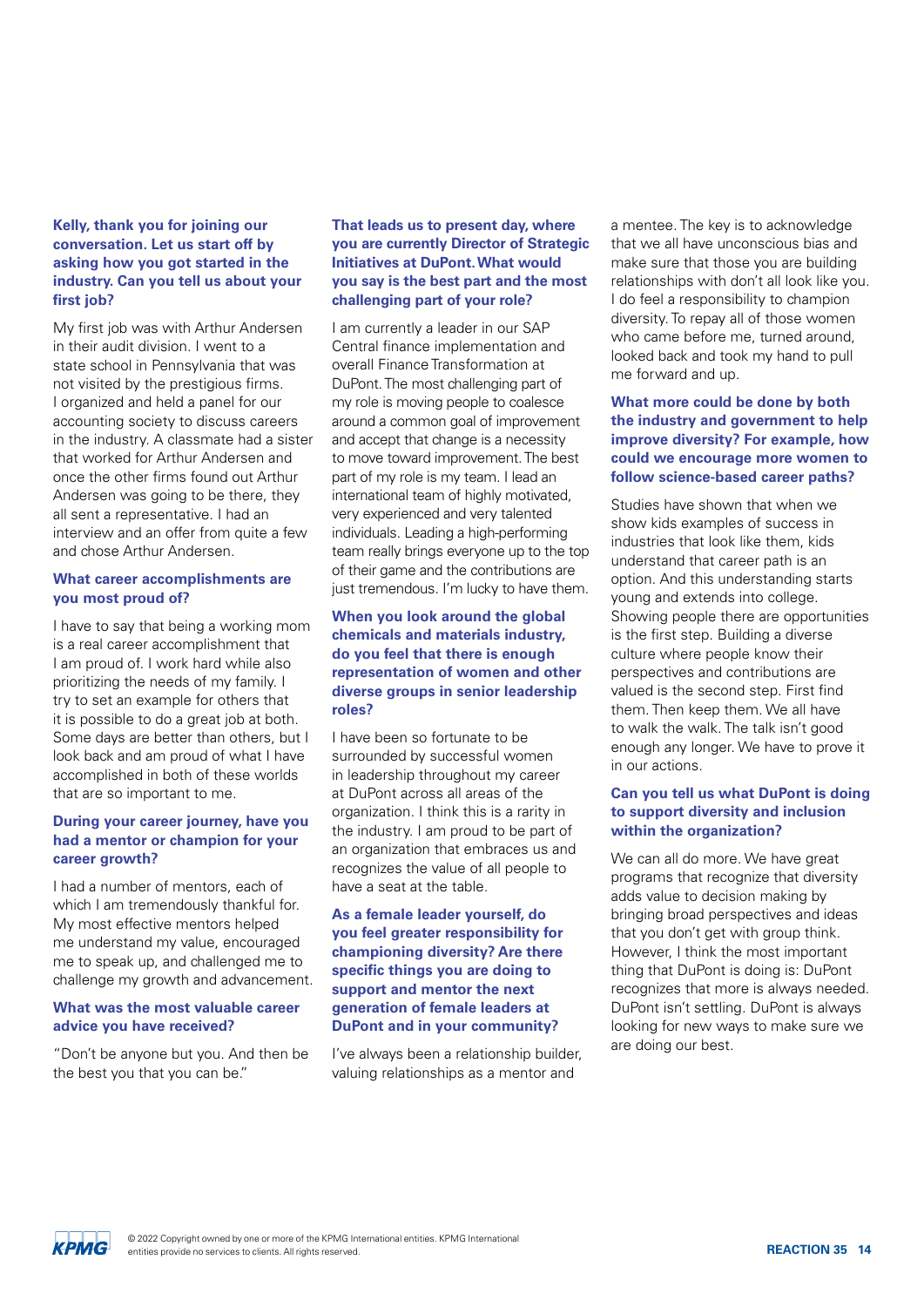### **Before we conclude, is there anything else you think is important in terms of improving diversity in the industry?**

Starting younger and younger will be the key. Not only looking around at our

co-workers to understand what actions we can take to improve diversity and therefore bring value to DuPont and the industry today. But what can we do to get people thinking about careers in high school, so that we can bring value

to the future as well. Going to high schools where children can see adults that look like them who are engineers, scientists, etc. This encourages kids to understand what is possible.

The views and opinions expressed herein are those of the interviewee and do not necessarily represent the views and opinions of KPMG International Limited or any KPMG member firm.



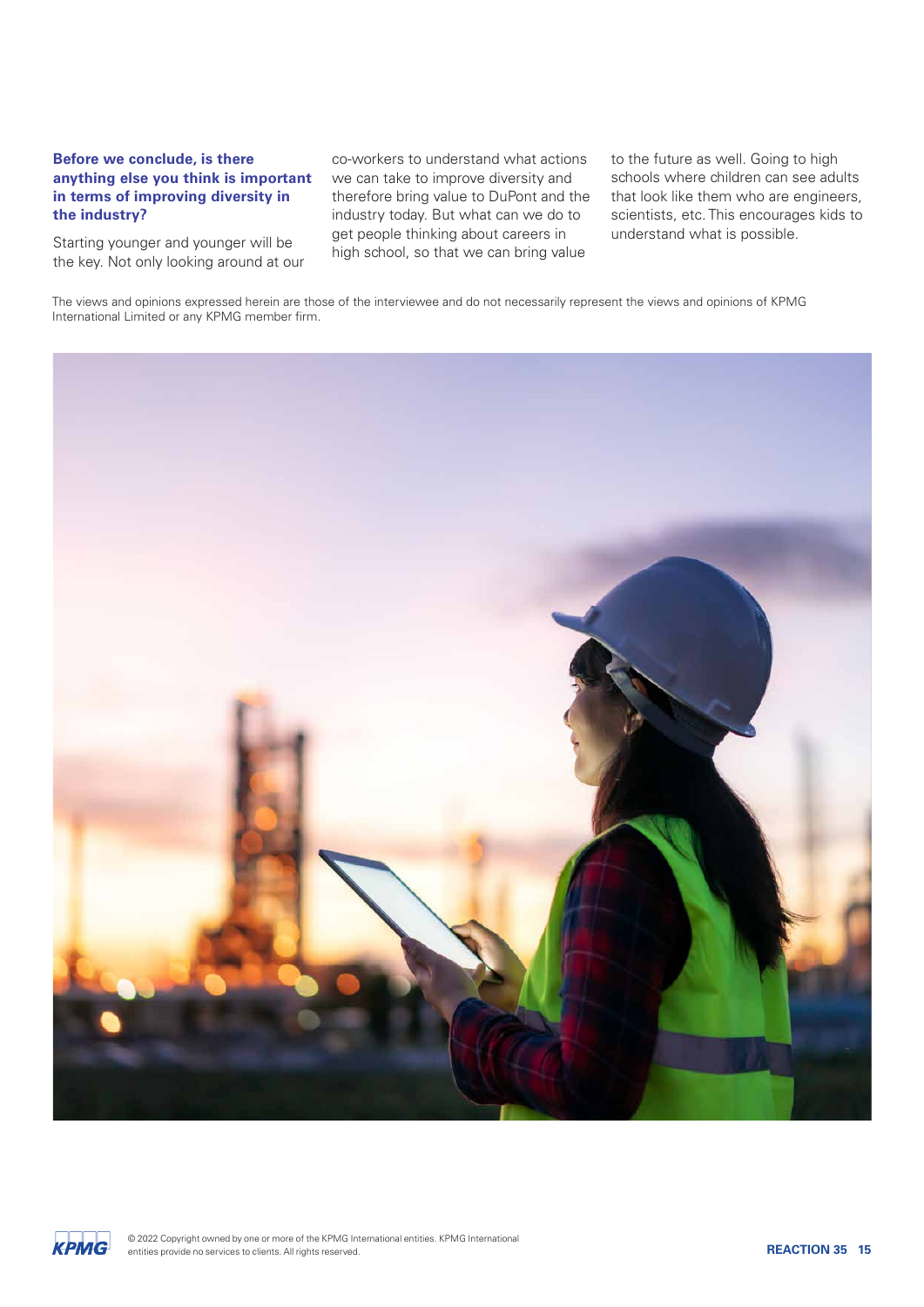### A robust year for the global chemicals M&A market

### **By Gillian Morris, John Arp, and Marc Summers**

© 2022 Copyright owned by one or more of the KPMG International entities. KPMG International

**M&A activity remains hot as private equity and global players drive deals in the global chemical industry**

Merger and acquisition (M&A) activity in the global chemicals and performance technologies sector throughout 2021 has been remarkable and the ongoing wave of transactions continues to fuel one of the hottest deal markets ever witnessed in the sector.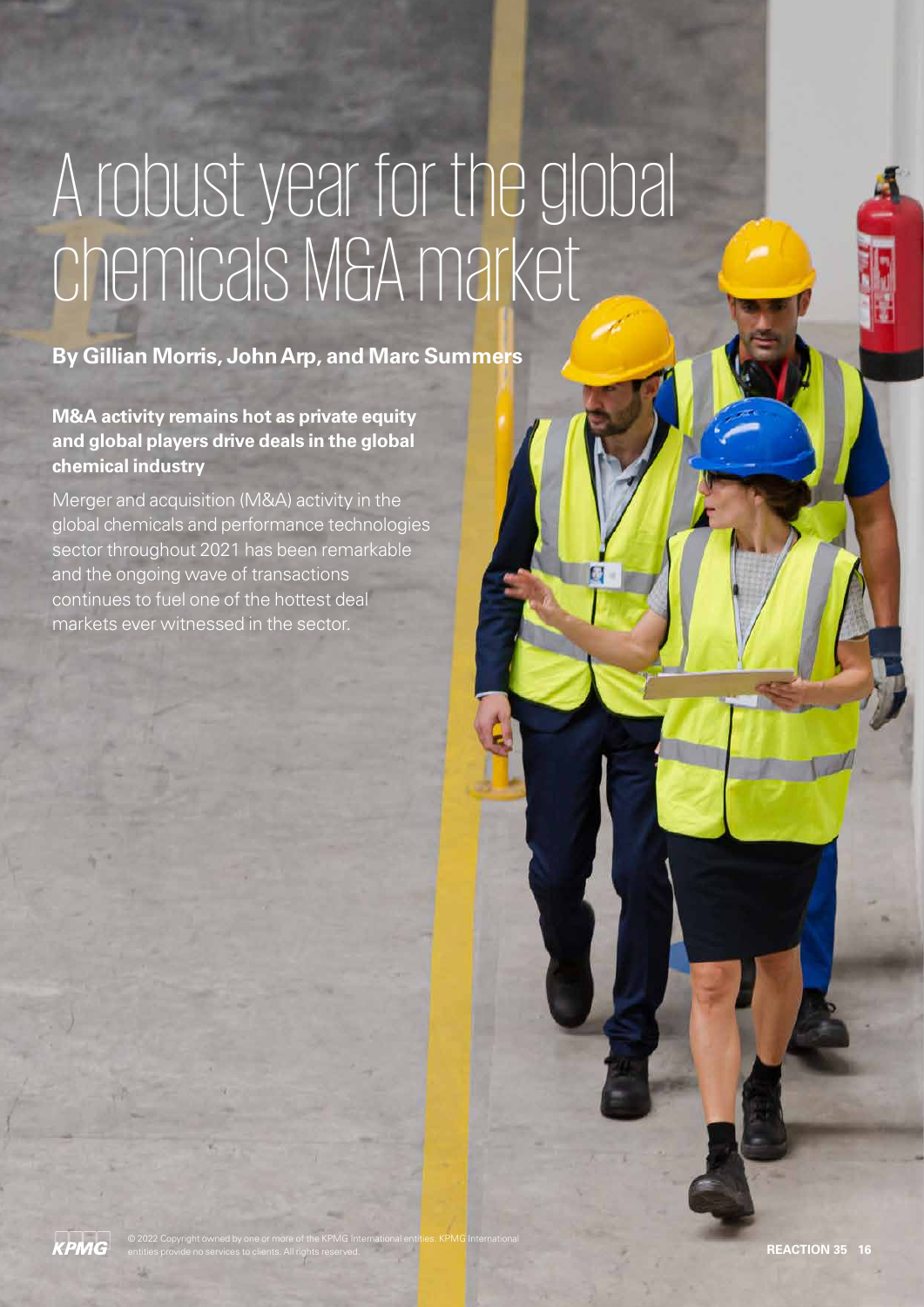Divestments and consolidation. Inorganic growth strategies in surging and adjacent markets. Evolving supply chain strategies. The impact of global players. A growing focus on environmental, social and governance (ESG). These key trends are exerting a significant impact on M&A activity.

We can spotlight an array of factors driving today's hot transaction environment: the pursuit of growth via expansion or entry in surging specialty chemical markets; the need to solve global supply chain disruptions; abundant cheap debt; recovering valuations and investor confidence; burgeoning private equity interest; shedding of underperforming and non-core assets;

and the ongoing recovery of end markets. Suffice it to say there is no shortage of marketplace drivers keeping M&A activity on the high side.

Private equity players continue to step up and play a significant role in the current market. A key change from previous hot deal markets is the fact that many players now view commodity chemicals assets and single product manufacturing sites as attractive – plus the belief that they can be successfully run for cash through the chemicals cycle. Private equity investors accounted for a healthy 47 percent of deal value through the third quarter. Private and family-owned companies holding abundant pools of money are assessing how best to invest amid strategic

objectives that include enhancing brand presence, entering growth markets or minimizing exposure to cyclical downturns.

Looking at overall deal volume for the year to date through the third quarter reveals an impressive 27 percent year-over-year jump to 893 announced deals, which is good news for the sector following a steady decline in deal volume over the past four years. M&A activity this year through the third quarter has been led by continued strong momentum in the specialty chemicals subsector and the recovery of key end markets such as automotive, construction, coatings and manufacturing.



Source: Deal Capsule, Transactions in Chemicals — November 2021

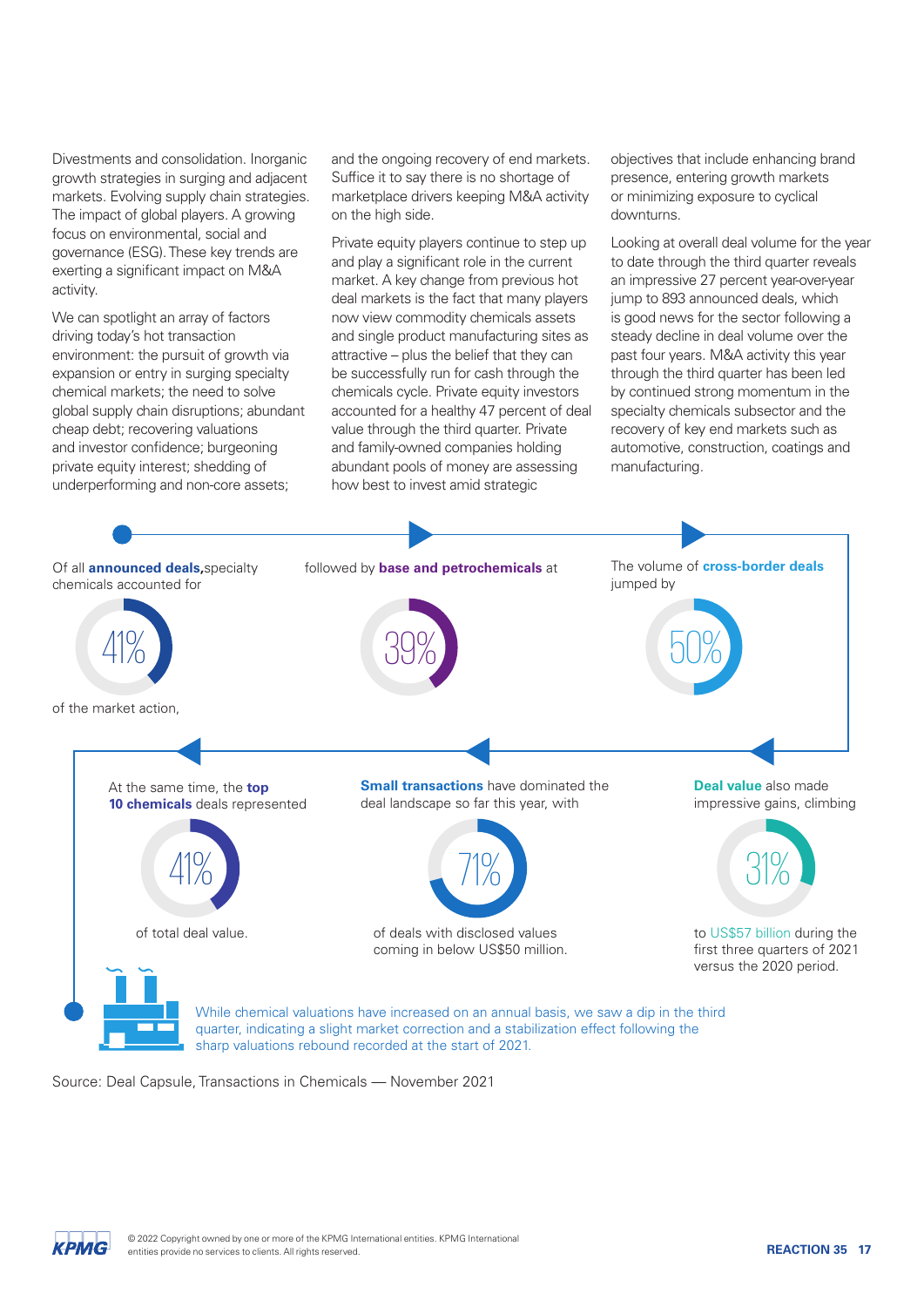## **B** Looking ahead with cautious optimism

We cannot underestimate the impact of the global pandemic and inflationary pressures on chemical firm strategies, with many businesses reviewing portfolios to optimize them for future success, while also addressing today's supply chain localization trend.

While there is no 'one-size-fits-all' approach to driving innovation that will enhance growth and success prospects, there is an unmistakable recognition industry wide that the

time to act is now and we anticipate the coming year to maintain the active M&A environment. Influencing deal activity and the desire to close deals without delay are mid-term US elections and potential changes that could impact the M&A market.

We expect M&A activity going forward to be driven by specialty chemicals amid robust growth in their end markets. Uncertain economic indicators, fluctuating raw materials

prices and the rising cost of oil could create downward pressures, particularly in petrochemicals. At the same time, raised valuations across the industry mean strategic buyers, in particular, are spending more time on synergy case evaluation to compete with private equity buyers. We're also recommending far more robust integration processes than ever, helping to ensure value is genuinely captured to justify the higher prices companies are paying for assets.



**Trends in Chemicals M&A**

Source: Deal Capsule, Transactions in Chemicals – November 2021

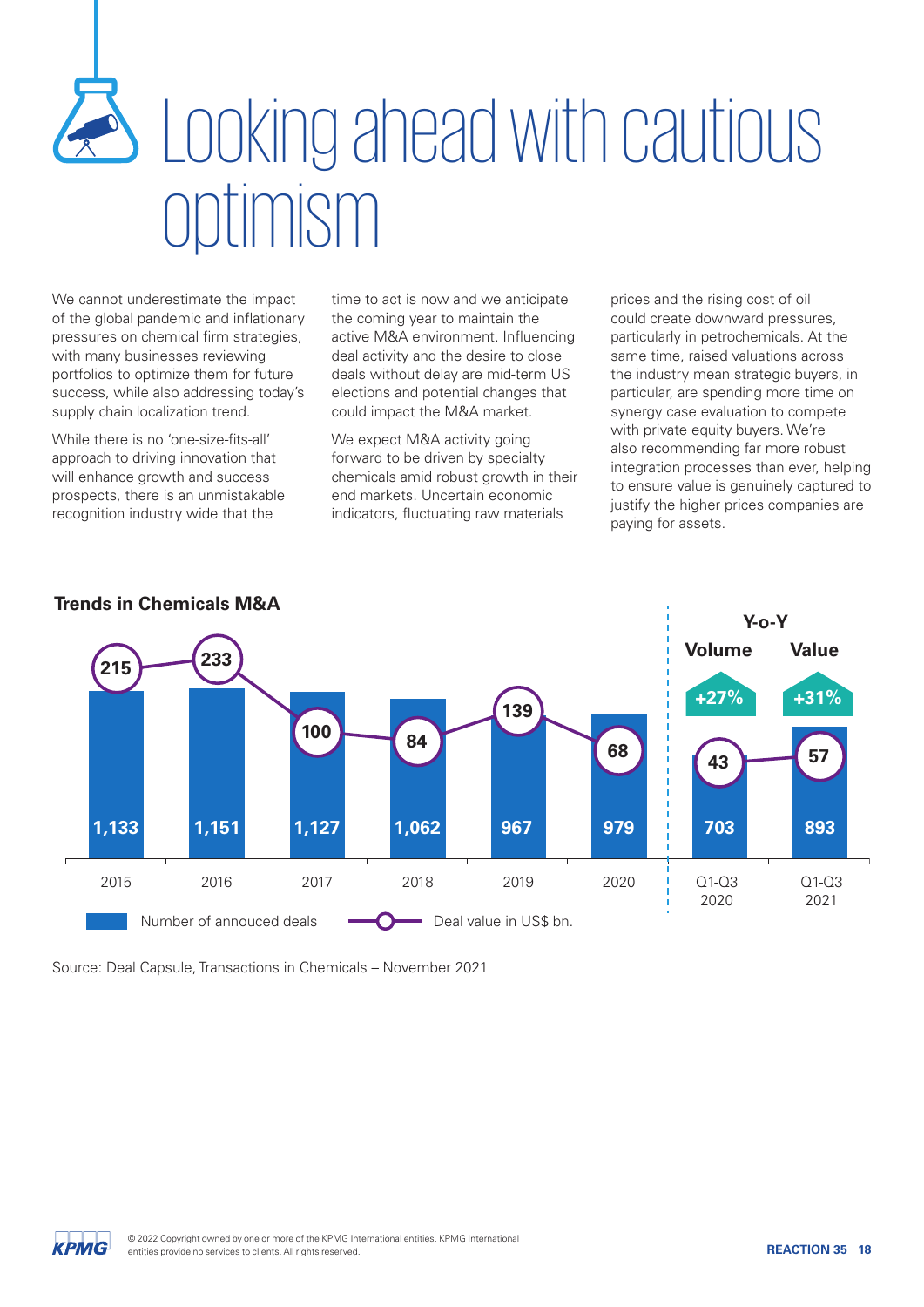### Diversification gives way to a new reality

To diversify or not to diversify? That's no longer a prevailing question for the sector. The order of the day is strategicfocused plays.

Businesses have come to realize that diversification is an outdated trend, and we've seen numerous examples to illustrate a new reality that is rendering diversification strategies obsolete among chemicals businesses.

DuPont is a good example as it sharpens its focus on its electronics and industrial business. Meanwhile, Trinseo has divested some assets as it looks to focus on more attractive business acquisitions and has acquired Arkema's PMMA/MMA business as part of its transformation to a specialty solutions provider. Trinseo also announced a deal to acquire Aristech Surfaces to strengthen Trinseo's strong position in acrylic solutions and drive expansion into wellness, niche leisure and architectural end markets in key geographies.1

We also saw Lanxess AG, a leading specialty chemicals company, complete the second-largest acquisition in its history with a US\$1.04-billion deal for Emerald Kalama Chemical, a leading global manufacturer of specialty chemicals. The acquisition strengthens Lanxess's leading position in preservatives for consumer and industrial applications and also makes Lanxess one of the leading providers of products for flavors and fragrances — an area in which the specialty chemicals company anticipates sustained strong growth.

Historically, many of the biggest chemical companies have embraced diversification, typically through M&As, to better weather cyclicality and gain economies of scale. But during the past decade, game-changing pressures have unmistakably emerged to rewrite the rules, including the growing influence of activist investors voicing demands that sector businesses take action to restructure portfolios for better returns, focus on core businesses, and implement new ESG strategies.

As the market has demonstrated, companies that remained focused on the 'wrong' segments of the market have suffered the most during the current global health crisis. With key learnings from 2020 top of mind, businesses are charting a new path forward that marks an unmistakable shift away from diversification strategies and toward higher-growth specialty chemicals markets.

Firms are actively assessing whether they are under- or over-exposed to certain segments and looking to enhance operational performance via cost reductions, automation, digital innovation and new markets — while maintaining a sharp focus on core business efficiency and growth prospects.

### **Global players make their presence felt**

The market action among global chemicals businesses continues to play a key role in driving overall deal activity. As noted, the volume of cross-border deals jumped by 50 percent, while the

deal value of the top 10 global deals announced in the first to third quarter of 2021 amounted to US\$23.6 billion.

In our view, forward-looking chemical businesses are increasingly looking to establish operations and attract new customers in emerging markets. They continue to review portfolios and demonstrate more active portfolio management, selling off less-valuable operations, localizing supply chains, accumulating cash, and using it to acquire assets offering diverse business profiles and higher returns. We continue to see a growing number of global buyers pursuing assets that include local holdings.

Among deals reflecting the trend toward portfolio management was the announced deal by specialty chemical company Clariant to divest its pigments business to a consortium of Heubach Group and SK Capital Partners. Clariant's CEO noted that the deal represents a final step in the company's multiyear divestment program and portfolio repositioning.

We also saw the US\$26.2-billion megamerger between International Flavors & Fragrances (IFF) and DuPont Nutrition and Biosciences, a deal that solidifies IFF's place as one of the biggest players in the ingredients space. The merger brings together IFF's expertise in food flavors and fragrances with the former DuPont division's leading position in probiotics. IFF says the combined company has leadership positions in taste, texture, scent, nutrition, enzymes, cultures, soy proteins and probiotics.3

<sup>3</sup> https://www.fooddive.com/news/iff-and-dupont-nutrition-biosciences-have-merged-whats-next/594445/



<sup>1</sup> https://investor.trinseo.com/home/news/default.aspx

<sup>2</sup> https://lanxess.com/en/Media/Press-Releases/2021/08/LANXESS-completes-acquisition-of-Emerald-Kalama-Chemical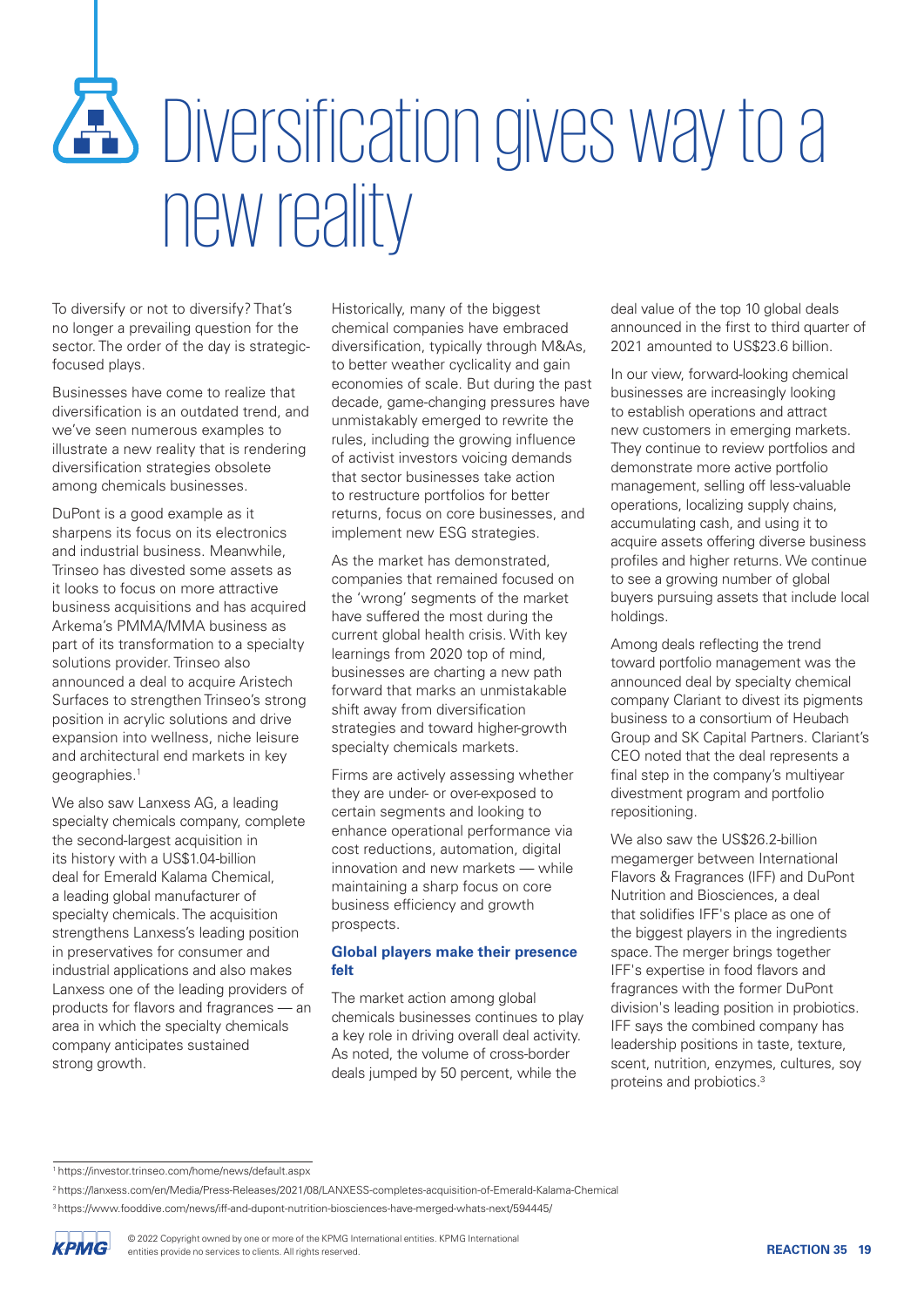Meanwhile, Hexion Holdings agreed to sell its epoxy resins and raw materials business to Westlake Chemical for US\$1.2 billion.4 That deal brings more specialty chemicals to Westlake's portfolio as it pursues sustainable, high-growth markets. The company had 2020 sales of US\$7.5 billion, of which nearly 80 percent came from chloralkali, polyvinyl chloride, and related products. Westlake also purchased Boral's North American building products unit for US\$2.15 billion.<sup>5</sup> The acquisition will nearly double Westlake's building products business by adding leading brands in the premium roofing, siding, trim, shutters and windows business within North America's fastgrowing housing markets.

Highlights among other global deals announced to date through the third quarter include:

- Platinum Equity's pending US\$5.3 billion deal to acquire Solenis International's water treatment solutions and chemicals business in the specialty chemicals subsector. Solenis is to be merged post-deal with Platinum's Segura Water to scale up Sigura's water-treatment products and food packaging/paper businesses.
- Bain Capital/Cinven Partners' pending US\$4.7-billion deal for Swiss-based Lonza AG's hygiene and personal care business in the specialty chemicals subsector. Lonza Specialty Ingredients provides products that are critical in the production of disinfectants, preservatives and sanitizers.
- DL Holdings Co.'s pending US\$2.5 billion deal for Kraton Corp.'s specialty polymers and bio-based chemicals operations in the petrochemicals subsector. DL is aiming to expand its portfolio and global reach in more than 70 countries.
- Prince International's pending US\$2.1-billion deal for Ferro Corp.'s specialty subsector chemicals coating and color solution business.
- EverArc Holdings' pending US\$2.0-billion deal for SK Invictus Intermediate's specialty subsector lubricant additives and firefighting products business.

### **Supply chains are going local**

While supply chain strategies have not been a key focus among chemical businesses in recent years, responding to the disruptive economic impact of the global pandemic and its profound effect on supply chains now appears to be a priority for the industry.

Chemicals supply chains have become increasingly global throughout the years in order to optimize costs, tax requirements and just-in-time delivery. But the pandemic has unexpectedly provided a serious eye opener. Pandemic-related production shutdowns in China, for example, are prompting major US players to race for solutions that will help them improve logistics and fill ailing pipelines. We anticipate a continued shift away from offshore suppliers by many businesses.

In our view, enhanced resilience and sustained operations are the order of

the day. Chemical sector organizations are unmistakably focused on protecting their businesses. That's translating into vertical integration and localization initiatives aimed at ensuring the efficiency and smooth operation of supply chains in today's disrupted global environment.

Not to be underestimated is the influence of institutional investors who are demanding action amid the disruption and pressuring sector business leaders to pursue supply chain strategies that offer greater stability and security.

Adding complexity to the supply chain innovation picture is the need to address the ongoing impact of raw material fluctuations, weather disasters across the globe, and chronic labor shortages in many economies. Also crucial is the need for businesses to balance rapid supply chain innovation with the constraints of limited resources, time and investments.

In response to ongoing supply chain headwinds, Sherwin-Williams announced two deals to expand its production capacity. In August 2021, it announced an agreement to acquire the European industrial coatings business of Sika AG, a transaction that is expected to close in early 2022. And in September, Sherwin-Williams announced an agreement to expand its internal resin manufacturing capabilities with the acquisition of Specialty Polymers Inc., a leading manufacturer of water-based polymers used in architectural and industrial coatings.6

<sup>6</sup> https://investors.sherwin-williams.com/press-releases/press-release-details/2021/Despite-Strong-Demand-Sherwin-Williams-Lowers-Third-Quarter-and-Full-Year-2021- Sales-and-Earnings-Expectations-Amid-Escalating-Raw-Material-Availability-Challenges-and-Inflation-Headwinds/default.aspx



<sup>4</sup> https://ca.finance.yahoo.com/news/westlake-wlk-buy-hexions-epoxy-202908143.html

<sup>5</sup> https://www.businesswire.com/news/home/20210620005247/en/Westlake-Significantly-Expands-its-Presence-in-the-Growing-North-American-Home-Construction-Materials-Markets-by-Acquiring-Boral%E2%80%99s-North-American-Building-Products-Businesses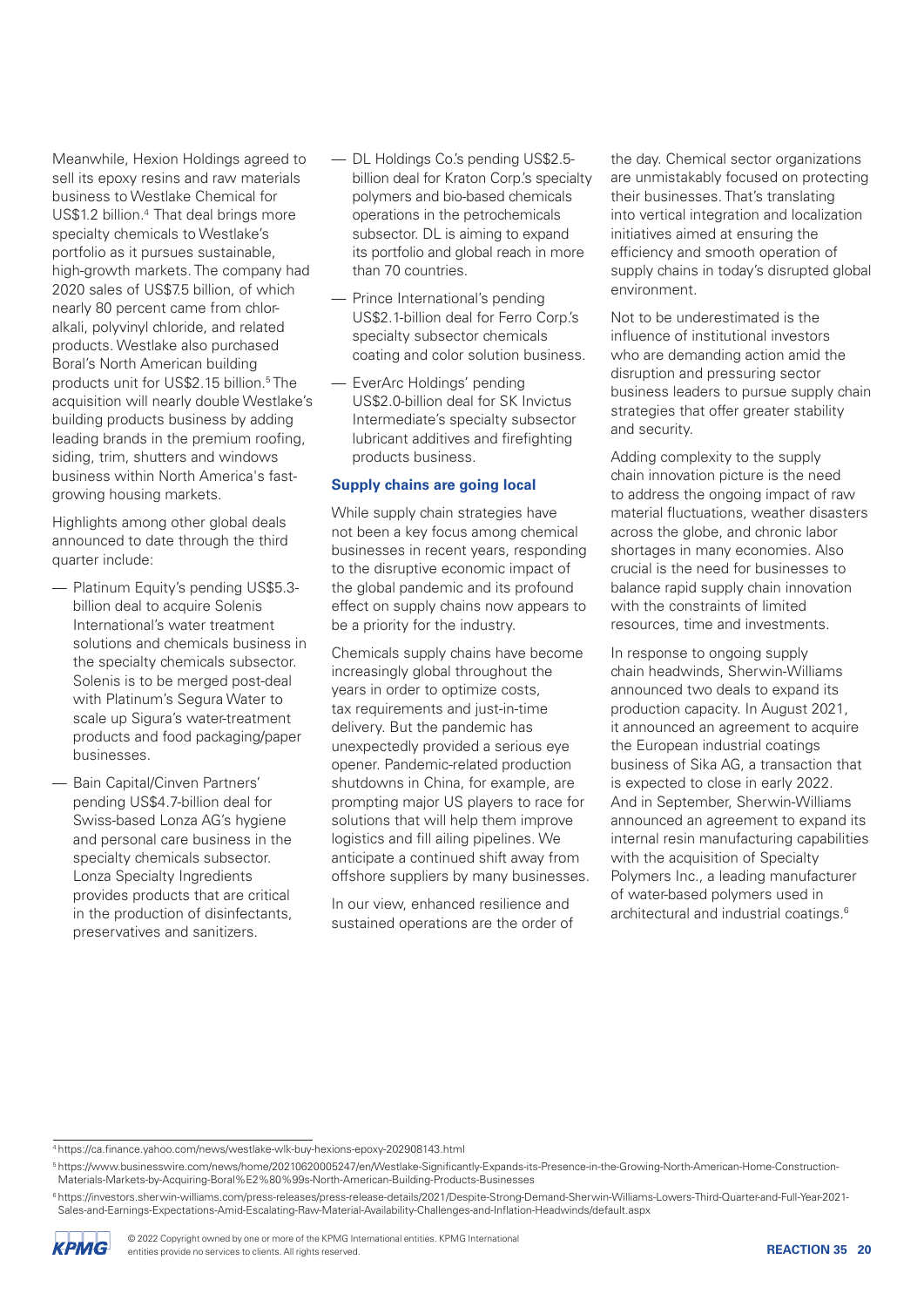### A sharper focus on ESG pays off

Look for ESG factors to exert an increasing impact on M&A activity. We anticipate that ESG will be among the key drivers of deal activity in 2022 as more companies look to improve brands and public perceptions, minimize carbon footprints and enhance business value. The pursuit of modern digital technologies and capabilities that will drive progress on the ESG front and future proof businesses is also a priority. We're also seeing chemical companies put a much greater focus on ESG in the diligence phase of current deals, as they seek to avoid acquiring businesses that would lead to a downgrade of performance against their existing ESG metrics.

And make no mistake — there is little time to lose. Chemicals businesses are facing unprecedented pressure from activist investors, funders and today's environmentally aware public to reduce global carbon emissions. This includes pressures to split businesses, separating clean and renewable operations from traditional, lesssustainable businesses. Private equity players are among those voicing their intentions and looking more intensely

for sustainable businesses within the sector.

In September, Engine No. 1, the San Francisco-based activist investor firm that forced a board shakeup at Exxon Mobil Corp. in order to accelerate its clean energy initiatives, unveiled its new ESG framework to assess investments. The money manager plans to integrate ESG data with conventional financial analysis in order to scrutinize companies more closely as it chooses investments.<sup>7</sup>

it looks to fully integrate environmental stewardship across its entire operations Look for more businesses to respond accordingly. For example, in June, Dow Inc. released its *Intersections* report, the first consolidated ESG report highlighting Dow's progress as and supply chain.<sup>8</sup>

Arkema's announced first-place ranking among 42 global chemicals businesses Also noteworthy on the ESG front is that were assessed by rating and research agency Vigeo Eiris, part of Moody's ESG Solutions business unit. The ranking acknowledges Arkema's progress on its new climate plan and

key objective of reducing greenhouse gas emissions by 38 percent by 2030.9

While the chemical industry has demonstrated a commitment to ESG strategies, we believe there is more to be done as investors, regulators and consumers look for companies to become more accountable for their ESG impacts and solutions. Amid growing global demand for responsible investing, for example, we've seen large fund managers exit investments in climate-unconscious companies At the same time, consumers are publicly demanding that businesses take a stronger stand. In our view, C-suite executives are no doubt clearly feeling the pressure to enhance their progress against ESG targets.

Not to be underestimated is the fact that the chemical industry plays a vital role in unlocking powerful climate strategies across today's industrial manufacturing value chain. We believe sector businesses are ideally positioned to supply sustainably produced products into downstream industries and ultimately enhance competitive advantage for end-market players.

<sup>9</sup> https://www.arkema.com/global/en/media/newslist/news/global/csr/2021/20210908-arkema-tops-spot-companies-chemical-sector-ve/



<sup>7</sup> https://www.bloomberg.com/news/articles/2021-09-13/engine-no-1-unveils-esg-framework-to-scrutinize-investments

<sup>&</sup>lt;sup>8</sup> https://www.businesswire.com/news/home/20210624005646/en/Dow-further-enhances-transparency-on-ESG-priorities-and-progress-publishes-comprehensive-%E2%80%9CINtersections%E2%80%9D-ESG-report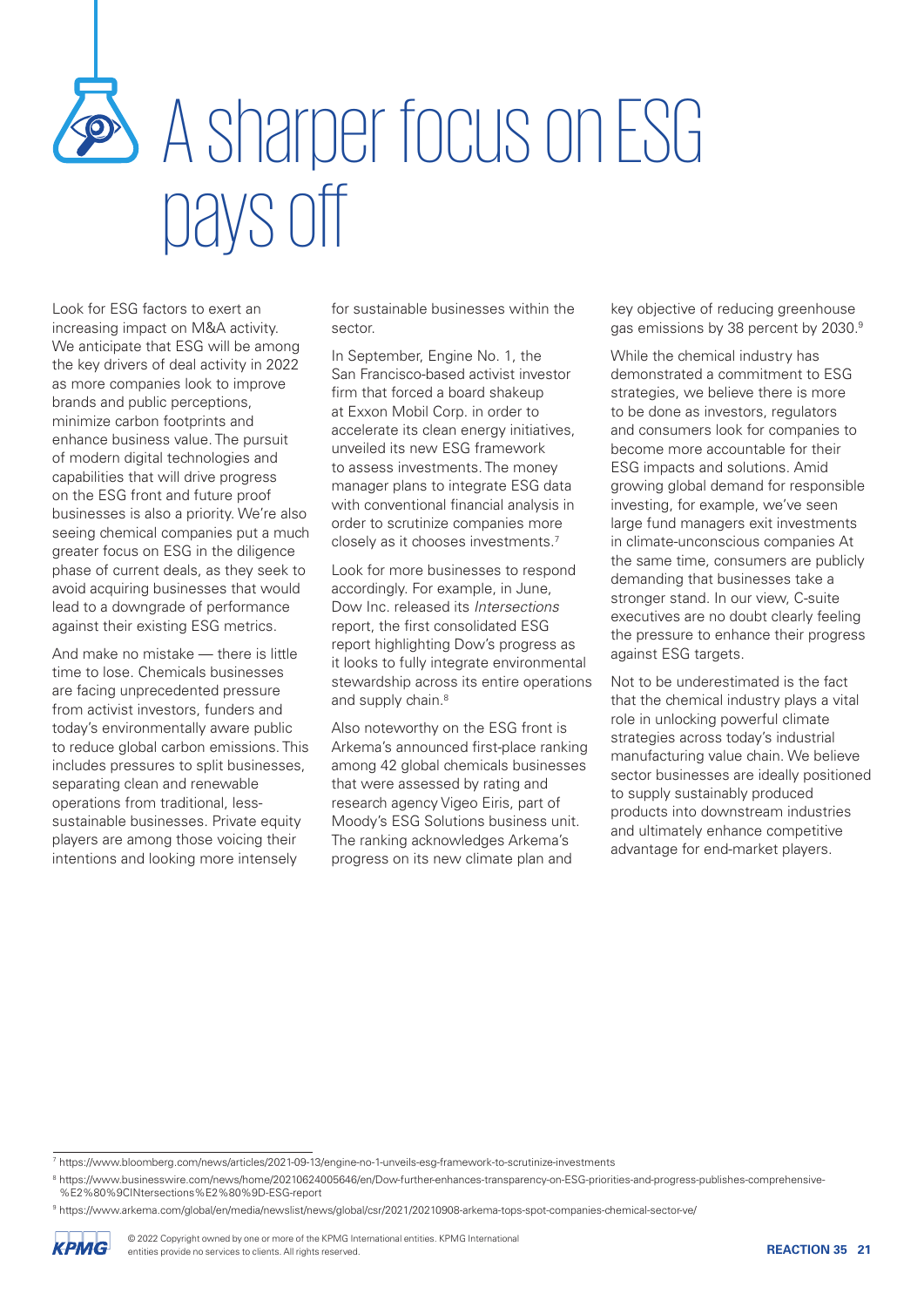In conclusion, while it is expected that the global pandemic will continue to create uncertainty in the global economy, we believe the chemicals M&A market will remain hot amid investor confidence, historically high transaction multiples, abundant cheap debt, continued private equity interest and divestments of non-core assets. As noted, we anticipate M&A activity

going forward to be driven by specialty chemicals amid robust growth in their end markets. The race for progress on the ESG front amid investor and public pressures for change will also continue to play a significant role in deal strategies.

We cannot rule out the potential impact of supply chain bottlenecks, inflationary

pressures, rising raw materials and oil prices, global labor force shortages and potential stock market volatility. But this year has so far provided ample evidence of resilience in the sector's M&A market and we remain optimistic about the sector's prospects for 2022.

### Authors



### **Gillian Morris**

Principal Deal Advisory & **Strategy** KPMG in the US gillianmorris@kpmg.com

Gillian Morris serves as KPMG's US head of chemicals and has spent over 25 years supporting corporate and private equity clients deliver actionable corporate and business unit strategies, many of which have involved acquisitions and divestitures. She works with clients to develop levers for business resilience in the current chemical industry climate, addressing such global chemical industry trends as sustainability, changing customer dynamics and interfaces, the future of mobility, digital enablement, cyber risk, supply chain disruptors, activist investors, among others



**John R. Arp** Senior Director, Deal Advisory KPMG in the US jarp@kpmg.com

John Arp has over 20 years of operations, marketing and M&A services experience in specialty and agricultural chemicals. Prior to joining KPMG, John worked for over 15 years at BASF in global marketing, strategy, business development and operational senior level roles. Since joining KPMG, John has led integration and separation engagements in the chemical sector covering both due diligence and deal execution for large multinational firms.



**Marc Summers** Partner, Deal Advisory KPMG in the UK marc.summers@kpmg.co.uk

Marc Summers is a Partner in Transaction Services with KPMG in the UK and leads the sell side services team in the UK Regions. He specializes in large, cross-border transactions in the automotive industry. As a Deal Advisory Director within KPMG LLP, Marc has 15 year of experience of advising businesses on their strategic options, exits and acquisitions. His track record of delivering value on complex global divestments both as an advisor and as the principal within a business (Sage Group plc), underscores his extensive experience of leading long-term projects as a trusted advisor reporting directly into the C-suite and leading teams from 5 to over 100 in preparing for and executing successful divestments.

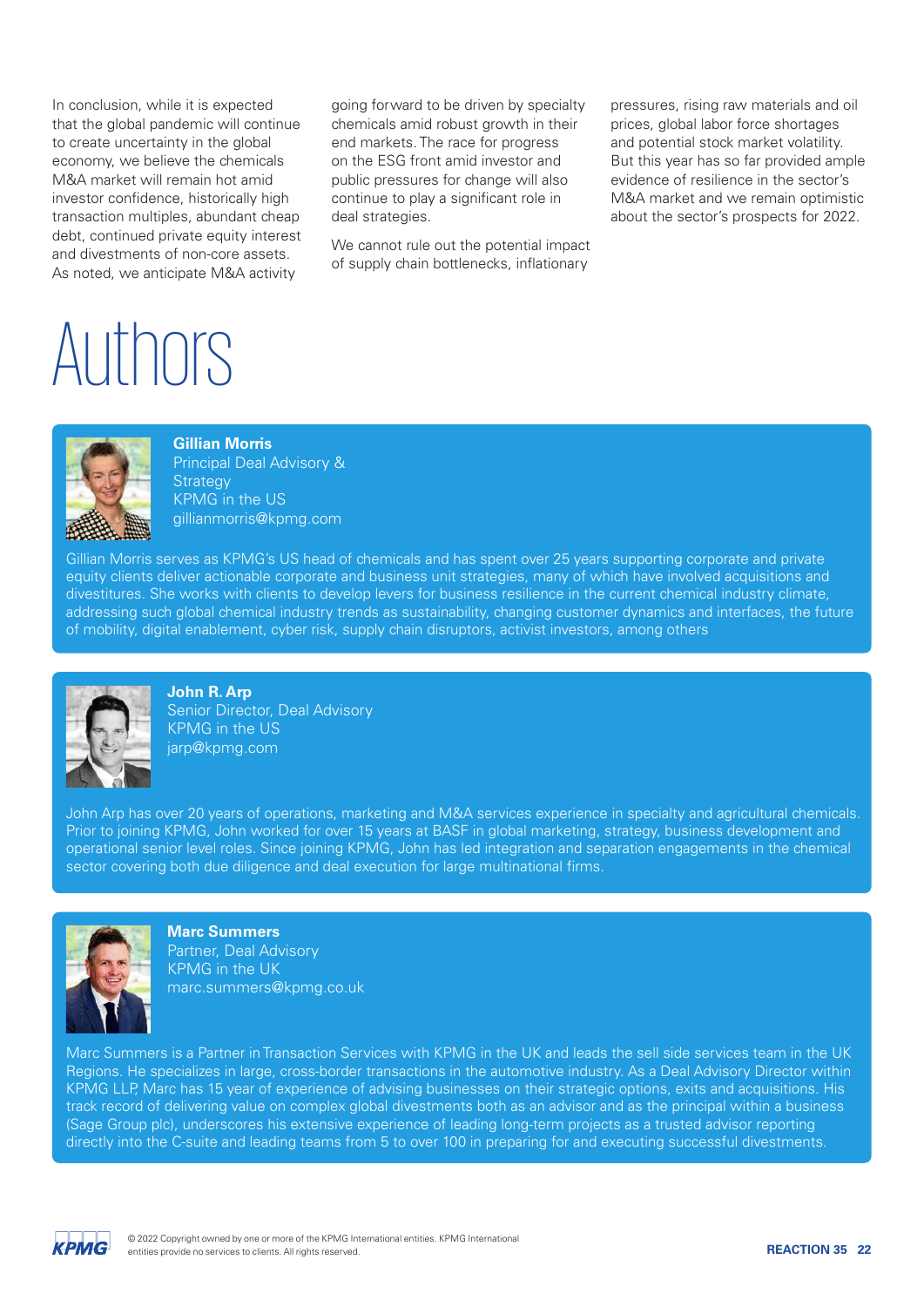### KPMG's GlobalChemicals Institute

These are exciting times for the global chemical industry, and KPMG firms are proud to support such a vital part of modern life. Clients produce components in phones and tablets, the majority of non-metallic automotive parts, paints, coatings, personal care products, packaging, water treatment products, agrochemicals and a multitude of other products around the world. Equally as important, we are committed to helping the global chemical industry maintain its unwavering focus on sustainability and products designed to help improve lives and make the planet healthier.

We also recognize the challenges involved with running a global chemical organization today. A confluence of events continues to batter chemicals

supply chains around the world. The industry is experiencing a very robust deals market. Chemicals organizations are seeking to expand their technical capabilities while also appropriately maintaining cyber security vigilance. ESG is becoming more mainstream due to intensifying investor, regulatory, and consumer pressure holding companies accountable for ESG impacts. Adding to this complexity is the uncertain global economy and geopolitical risk, which is presenting significant challenges for chemicals producers.

KPMG firms help chemical organizations to compete and thrive in this rapidly evolving business environment. Backed by a global organization of over **1,000** professionals, KPMG global chemical practices provide tax, audit and advisory services, as well as a range of information resources and thought leadership to help industry executives stay informed and up-to-date on recent developments in their sector. With KPMG, chemical organizations can develop new ways to create robust, sustainable and flexible strategies, teams and operating models that can quickly adapt in a dynamically unfolding future.

The KPMG Global Chemicals Institute provides the chemicals and performance technologies industry with leading insights in all key markets. As a subscriber, you can gain access to valuable thought leadership, webcasts, and videos on key industry topics.

### **Visit [home.kpmg.com/chemicals](http://home.kpmg.com/chemicals) for additional insights.**